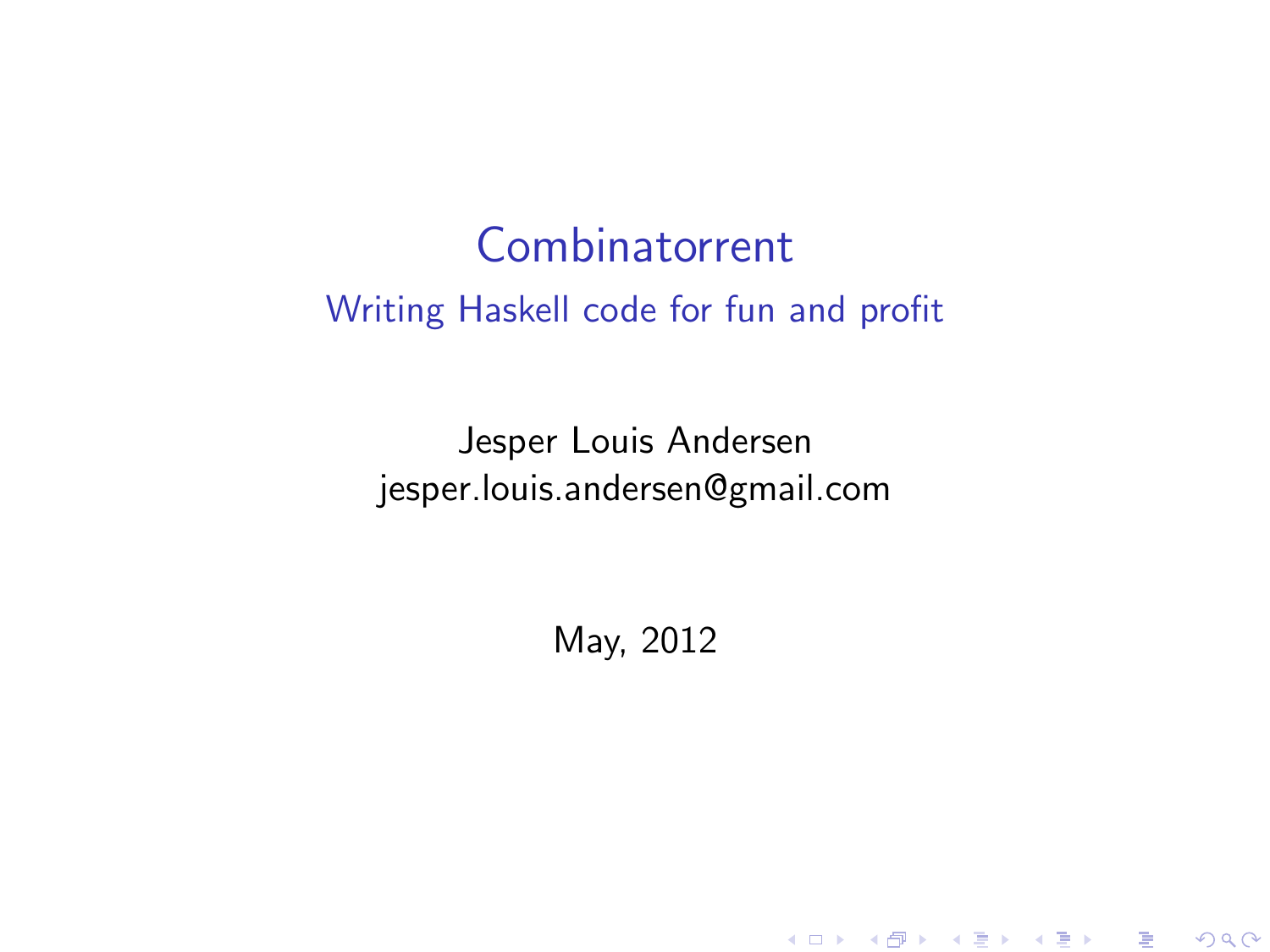## **History**

*Combinatorrent* - A bittorrent client in Haskell

- $\triangleright$  GHC (Glasgow Haskell Compiler) implementation
- $\blacktriangleright$  Initial checkin: 16th Nov 2009
- $\triangleright$  First working version less than 2.5 months after
- $\blacktriangleright$  Implements an actor-like model on top of STM (Software Transactional Memory)

**KORK ERKER ADE YOUR** 

 $\blacktriangleright$  4.1 KSLOCs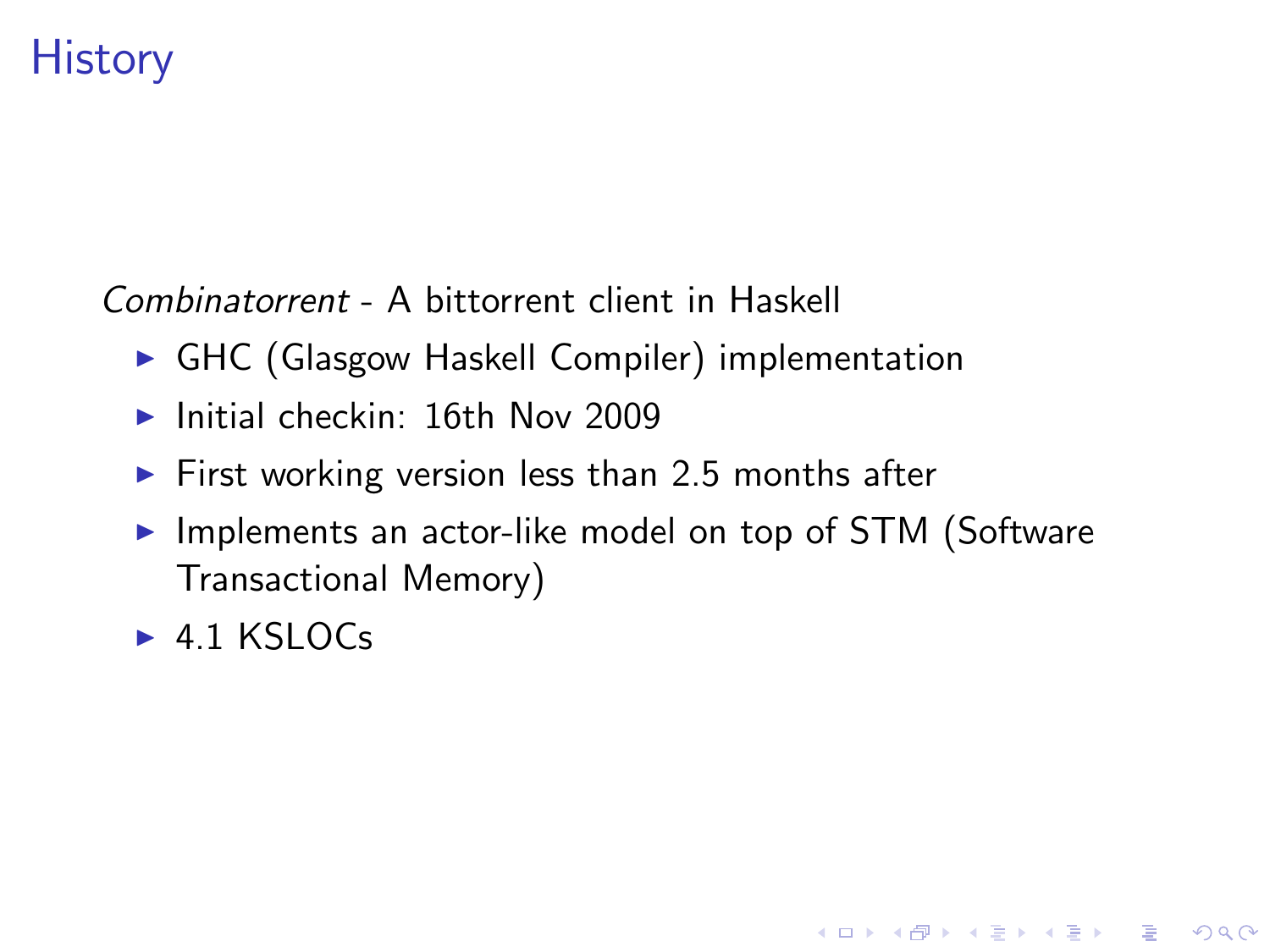This is joint work; try to make it easy to contribute: *Combinatorrent:* Alex Mason, Andrea Vezzozi, "Astro", Ben

K ロ ▶ K @ ▶ K 할 > K 할 > 1 할 > 1 이익어

Edwards, John Gunderman, Roman Cheplyaka, Thomas Christensen, Nikolay Mikov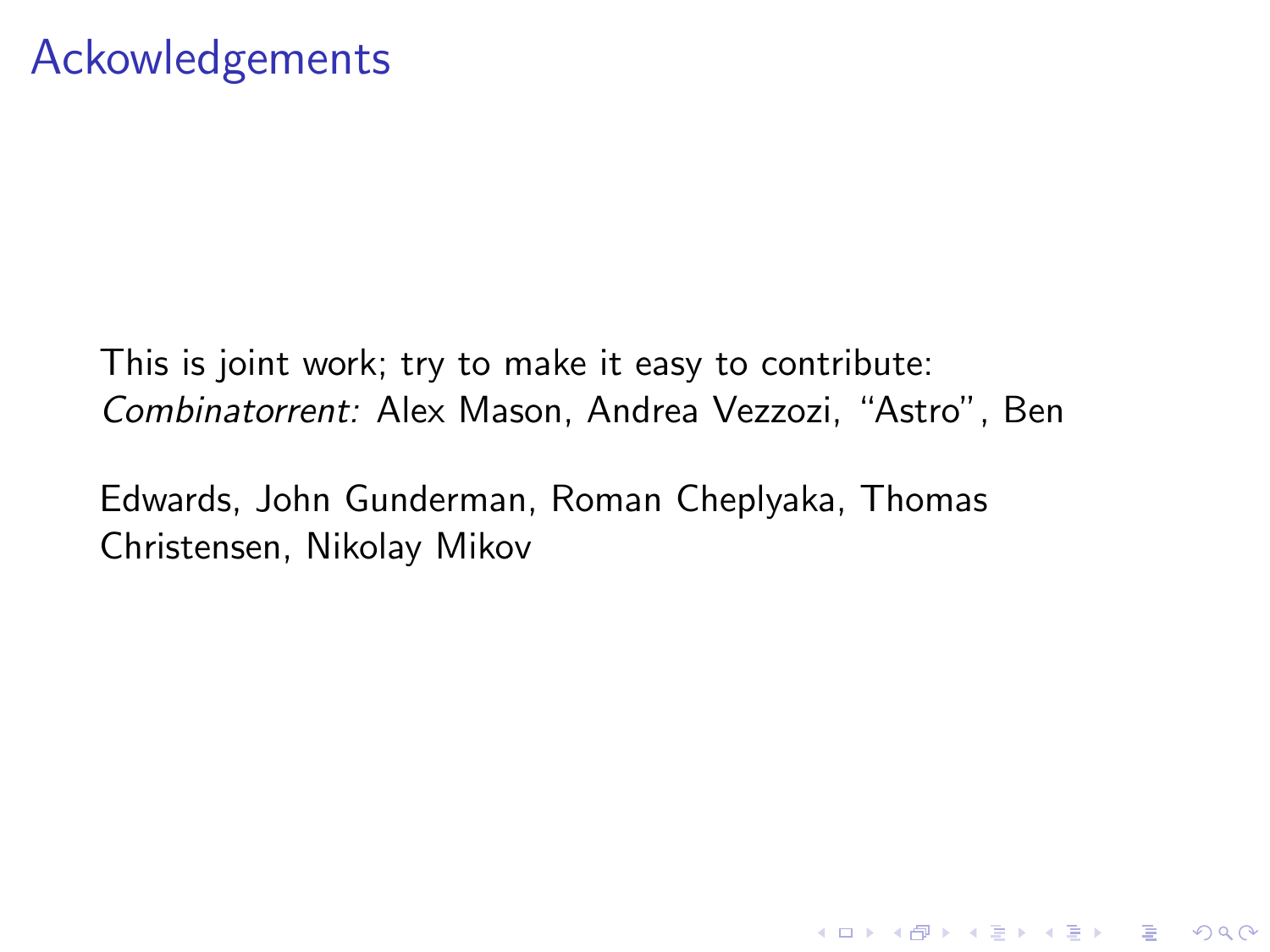# Why?

Several reasons:

- ► *"To fully understand a programming language, you must implement something non-trivial with it."* – Jespers Law
	- $\triangleright$  A priori
	- $\triangleright$  A posteriori
- $\triangleright$  Gauge the effectiveness of modern functional programming languages for real-world problems.

**KORK ERKER ADE YOUR** 

▶ BitTorrent is a good "Problem Set"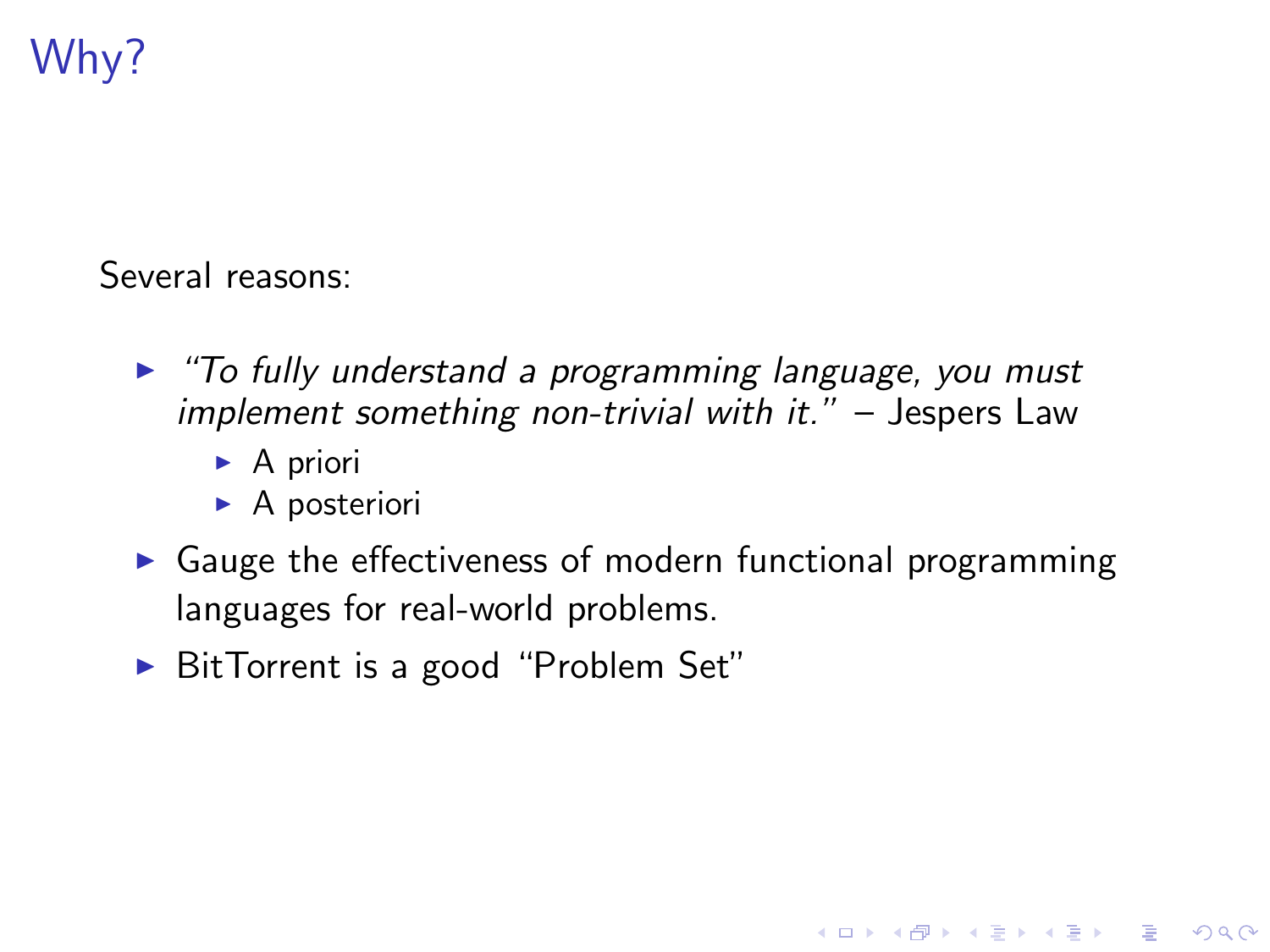# **KSLOCs**



K ロ X イロ X K ミ X K ミ X ミ X Y Q Q Q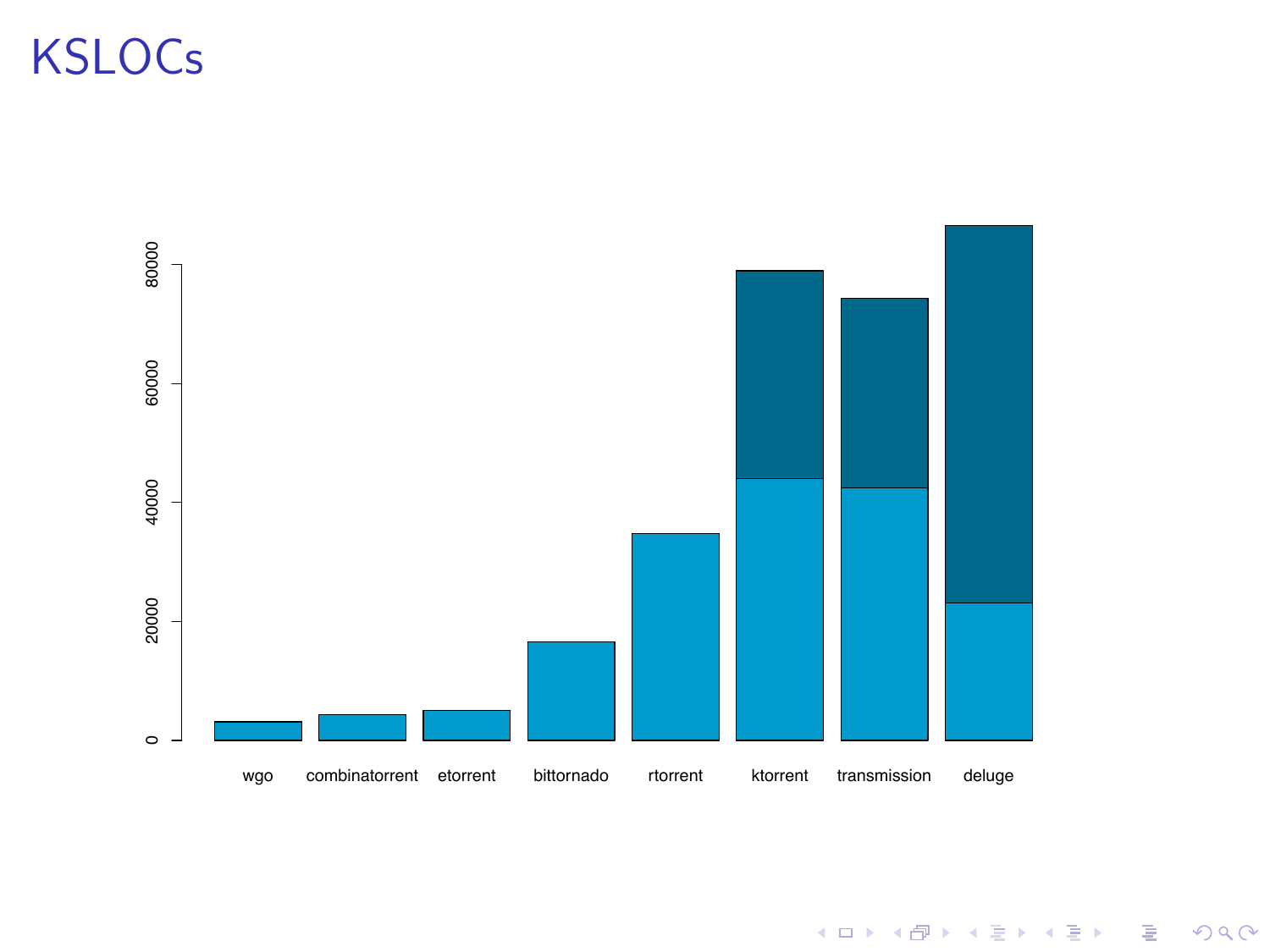# **KSLOCs**



K ロ X イロ X K ミ X K ミ X ミ X Y Q Q Q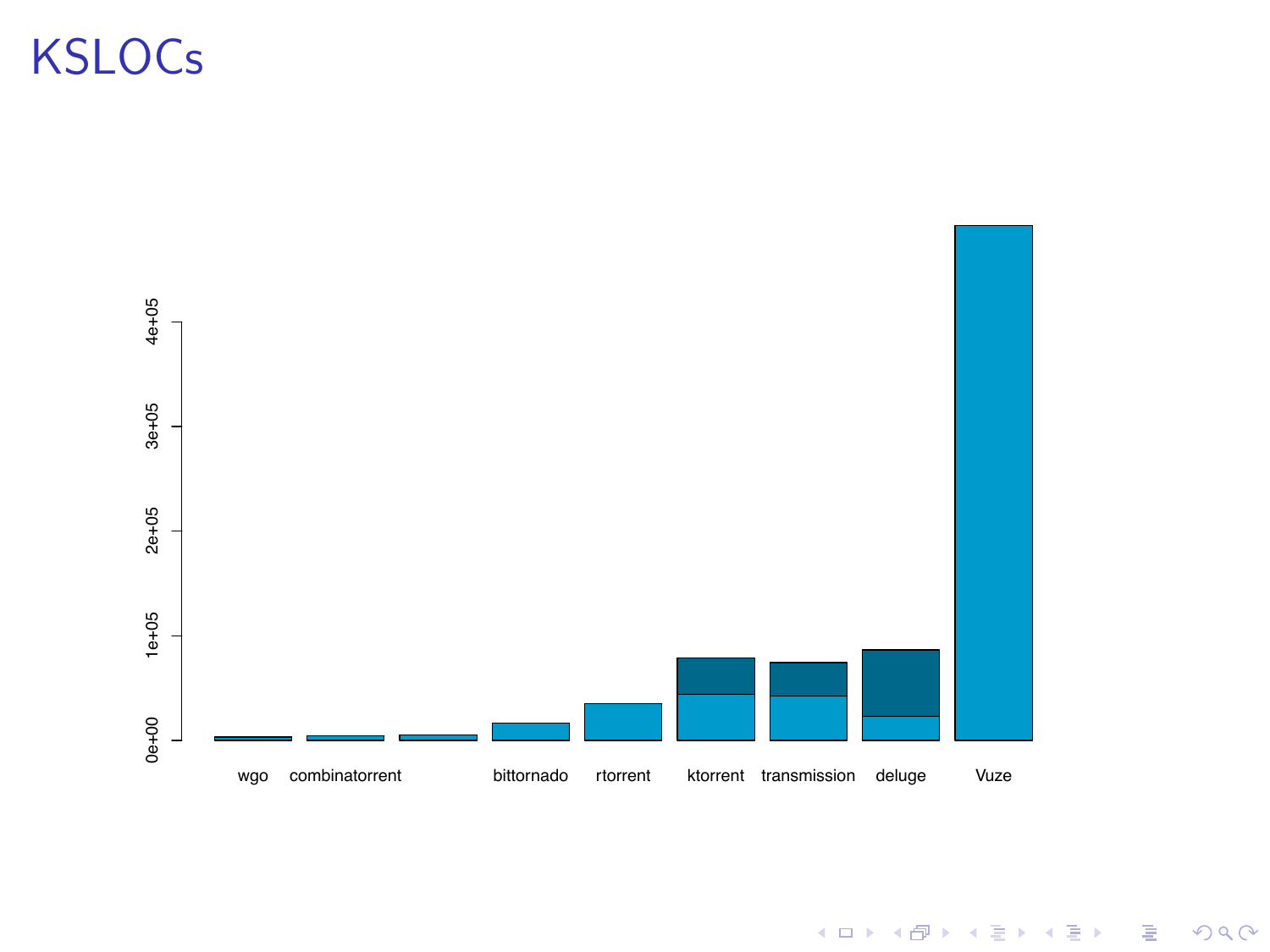## One slide BitTorrent

- ▶ First is *identity*. A .torrent file uniquely identifies an array of bytes and provides *integrity*
- ▶ Second is *discovery* Trackers and DHT discovers other Peers (Seeders and Leechers)

**K ロ ▶ K @ ▶ K 할 X X 할 X → 할 X → 9 Q Q ^** 

▶ Third is *exchange* - Data is transferred according to a protocol. Incentive is based on optimistic relationsships.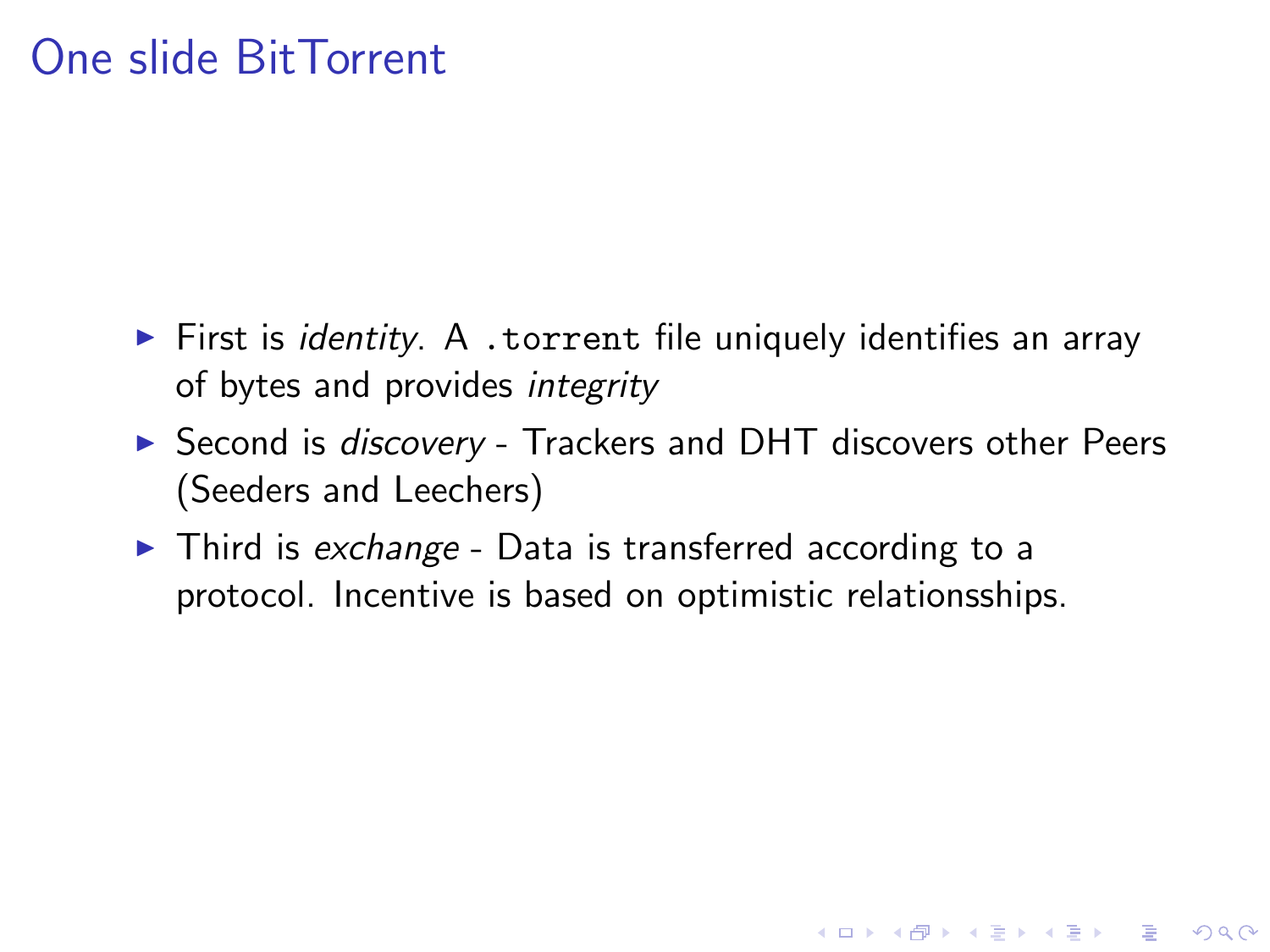- ▶ Concurrency and Parallelism are *Different* things
- $\blacktriangleright$  Haskell has many tools for concurrency and parallelism: Eval and Par monads, Repa, Accelerate, STM, MVars, Cloud Haskell - way better coverage than Erlang.

**KORK ERKER ADE YOUR** 

- $\blacktriangleright$  However, Combinatorrent adopts a conservative solution: Channel-based message passing over STM.
- $\triangleright$  Channels are necessary because they are easier to Type.
- $\triangleright$  We can select on multiple channels by STM.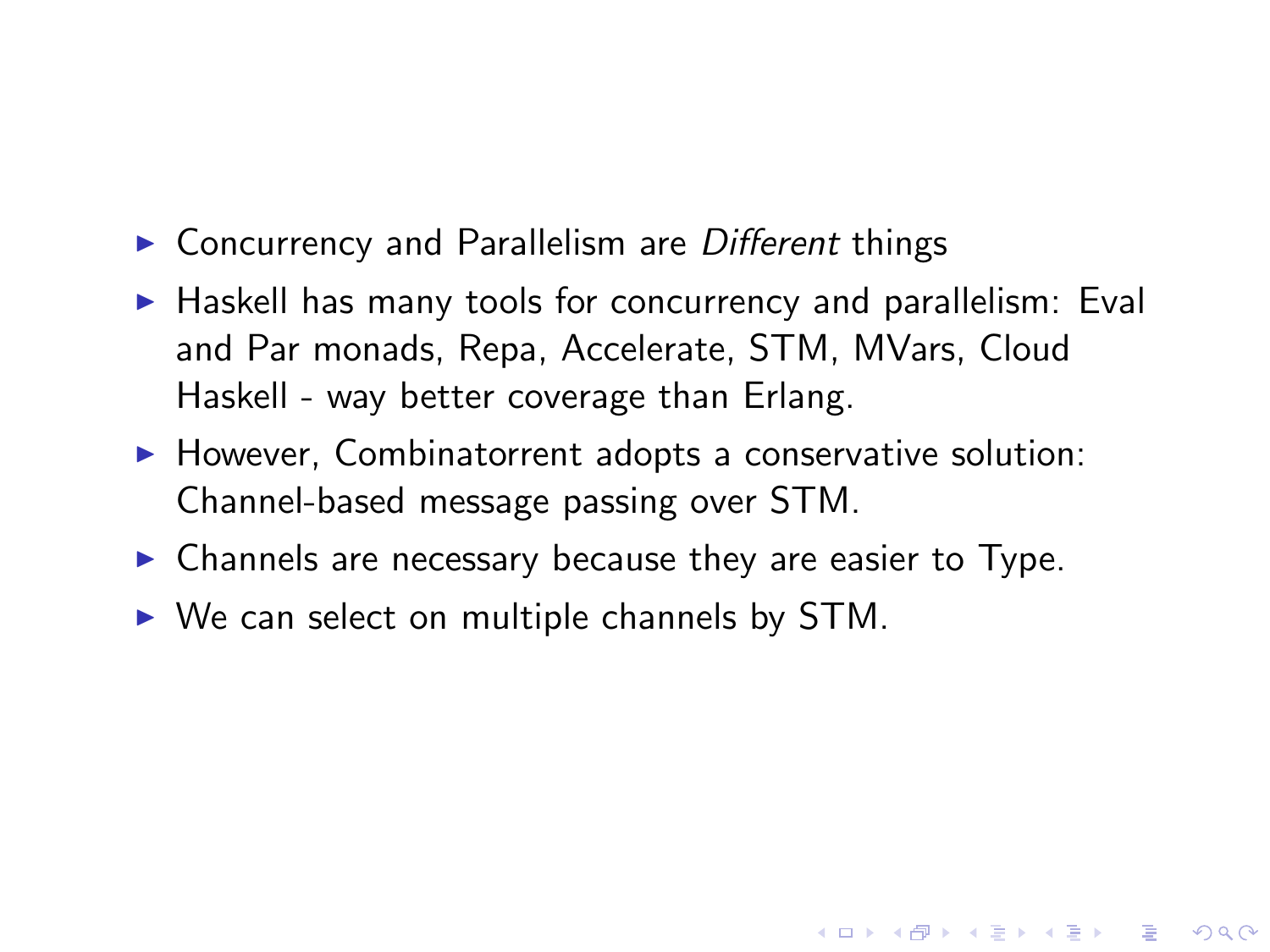# Communication (Link)



K ロ ▶ K @ ▶ K 할 ▶ K 할 ▶ ... 할 → 9 Q @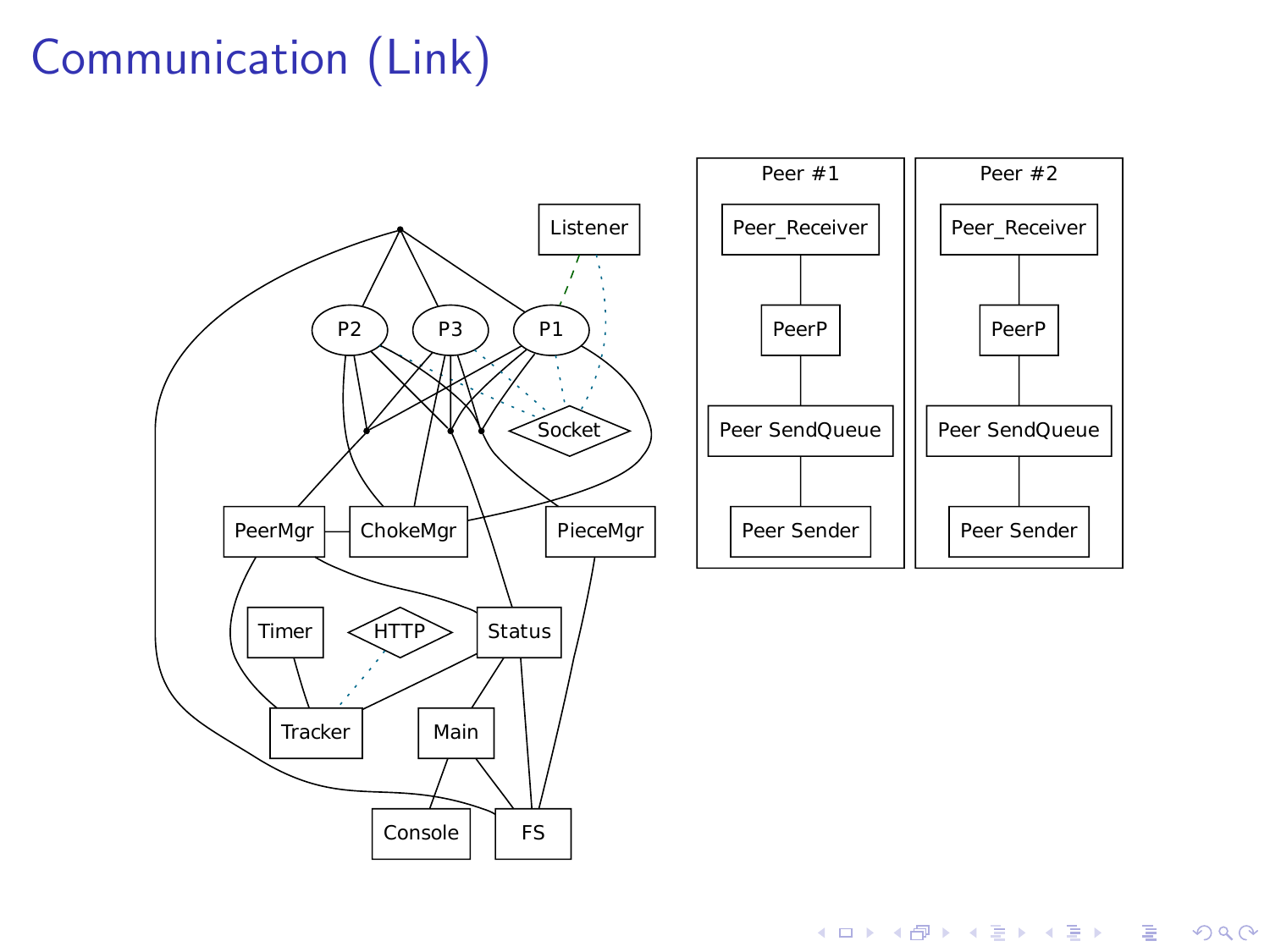## Process Hierarchy (Location)



K ロ > K @ > K 할 > K 할 > → 할 → ⊙ Q @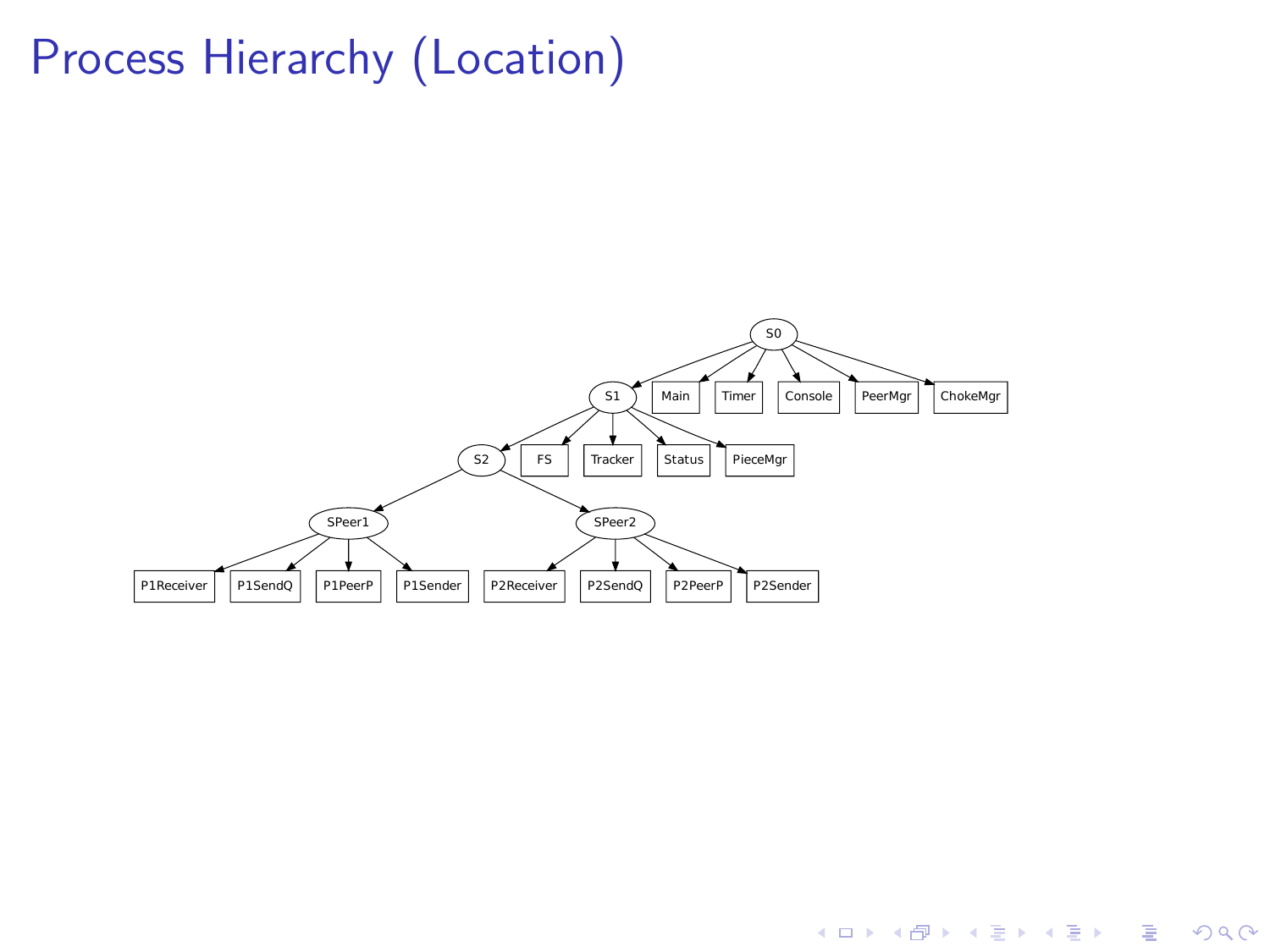## **Bigraphs**

#### $Big =$  Hypergraph  $+$  Tree

K ロ ▶ K @ ▶ K 할 > K 할 > 1 할 > 1 이익어

Do not confuse with bipartite graphs.

Hypergraph is the *link*-graph Tree is the *location*-graph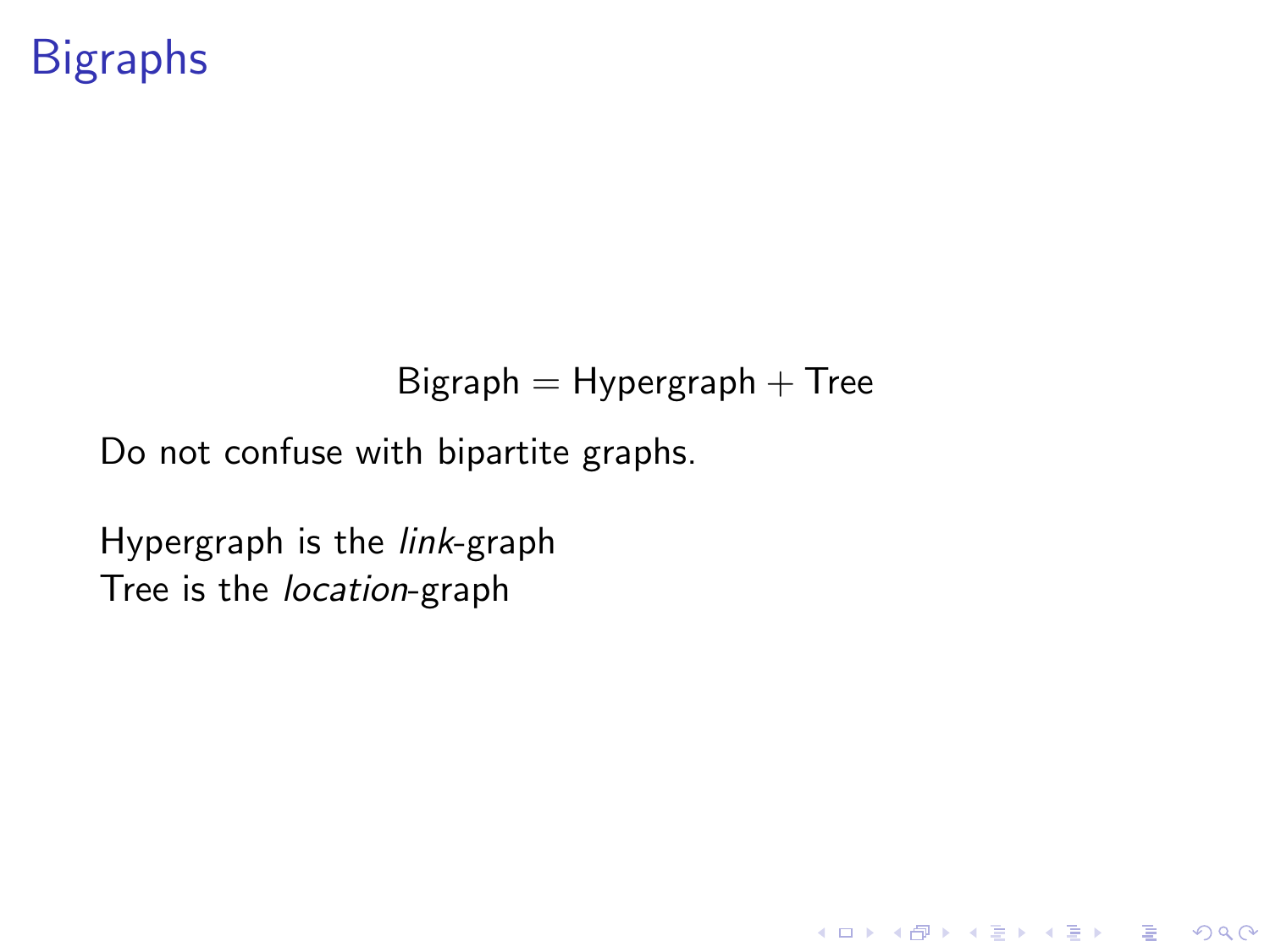## Some cool things in Haskell

- $\blacktriangleright$  Haskell is king of abstraction (sans Proof assistants)
- **►** Type system is *expressive* almost to the point of program proof
- I Strong *Type Zoo*
- $\triangleright$  Excellent community vibrant; practitioners and academics.

**KORKA SERKER ORA** 

 $\triangleright$  QuickCheck - The haskell version!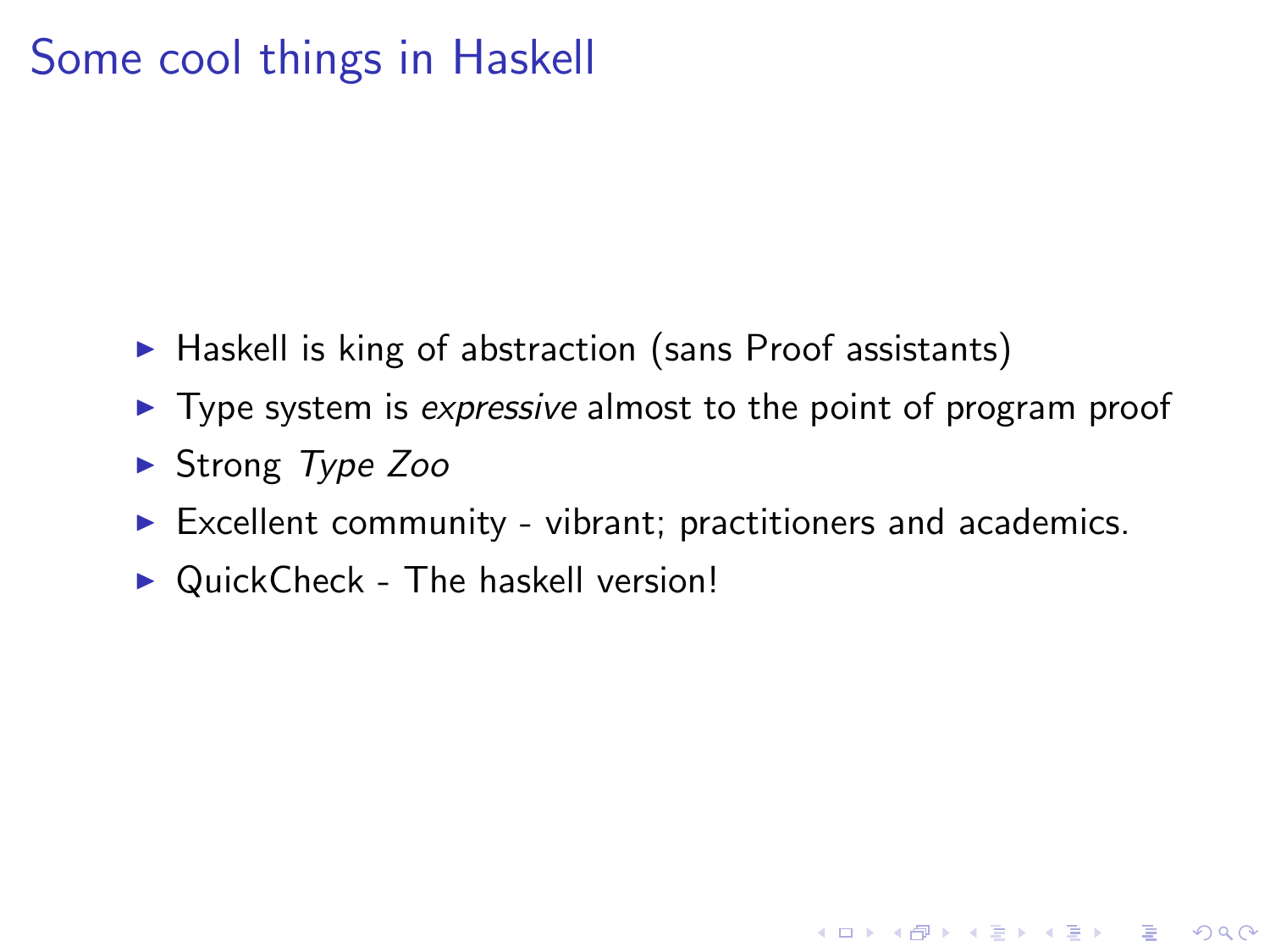- $\blacktriangleright$  Haskell, using the GHC implementation is compiled to machine code
- $\triangleright$  SOTA compiler, fast programs
- $\triangleright$  Essentially no need for BIFs or NIFs in implementations

- $\triangleright$  Abstraction does not have a price tag
- $\triangleright$  Efficient combinators as a result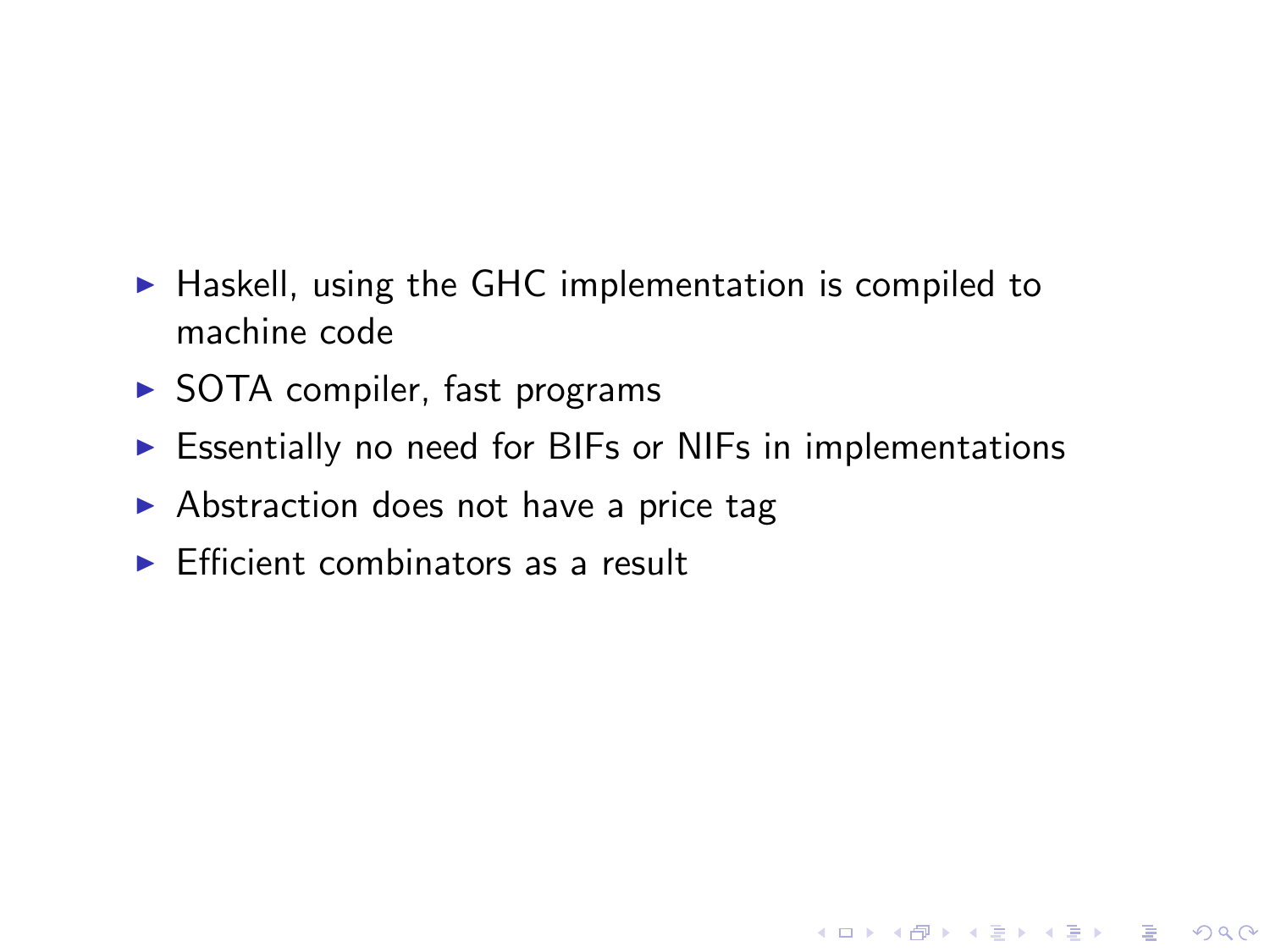- $\triangleright$  Statically typed language inferred with type classes
- $\triangleright$  Very little type-level boilerplate to make things work out

**K ロ ▶ K @ ▶ K 할 X X 할 X → 할 X → 9 Q Q ^** 

 $\triangleright$  A lot of implicit tricks at the type level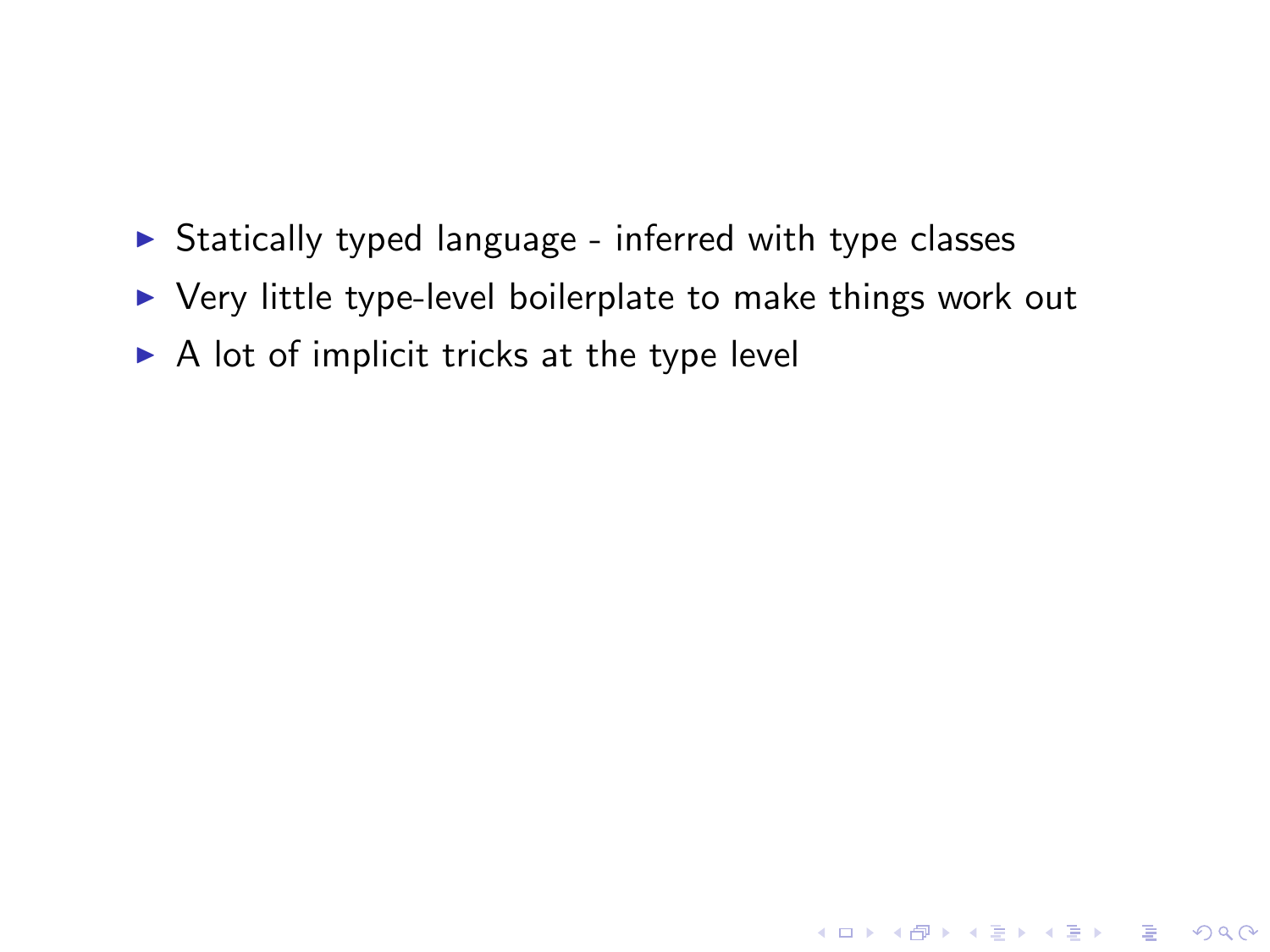- $\triangleright$  Statically typed language inferred with type classes
- $\triangleright$  Very little type-level boilerplate to make things work out
- $\triangleright$  A lot of implicit tricks at the type level
- $\blacktriangleright$  Take the Erlang Regex module as an example compared to the Haskell equivalent

K ロ ▶ K @ ▶ K 할 > K 할 > 1 할 > 1 이익어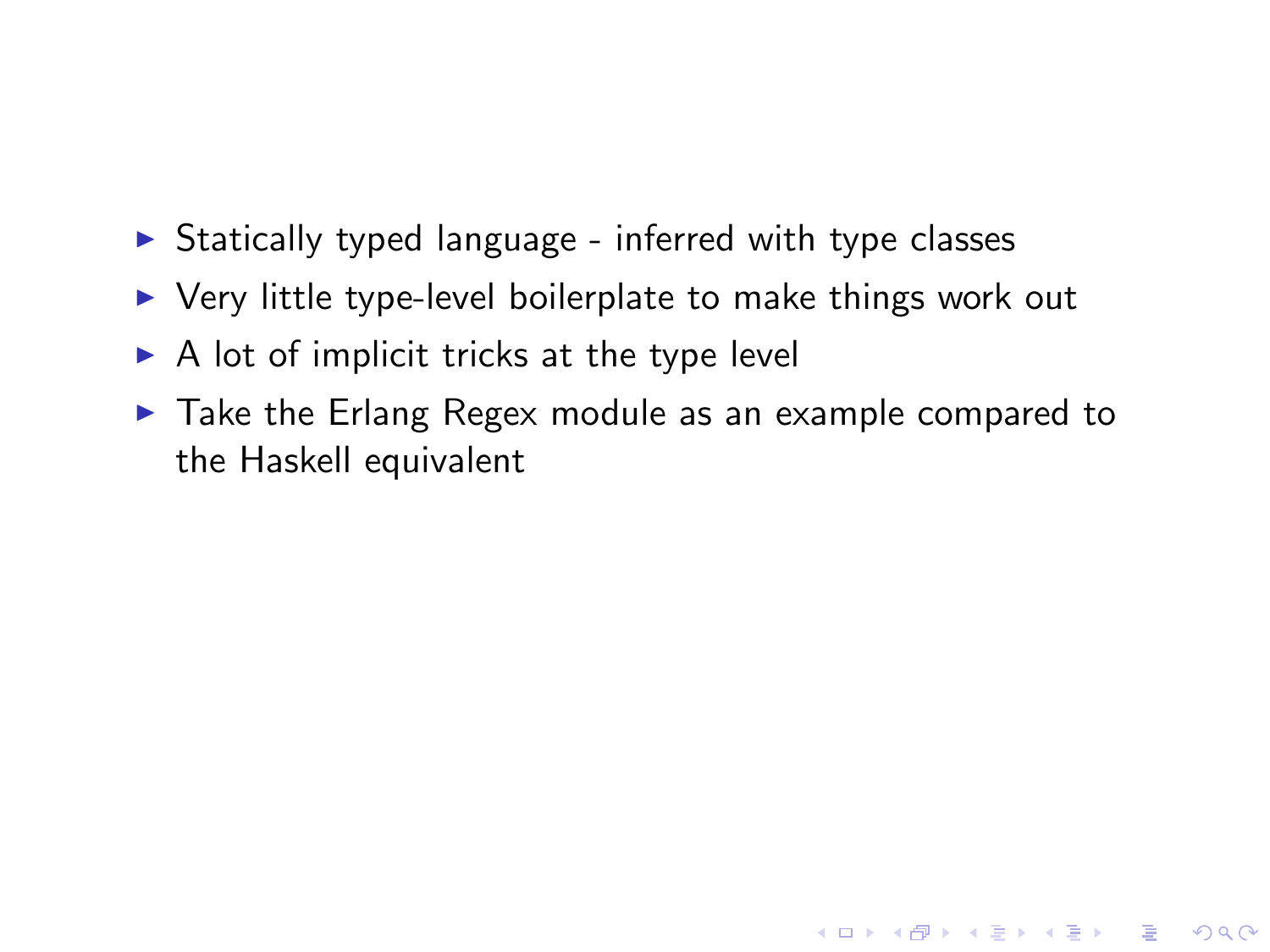- $\triangleright$  Statically typed language inferred with type classes
- $\triangleright$  Very little type-level boilerplate to make things work out
- $\triangleright$  A lot of implicit tricks at the type level
- $\blacktriangleright$  Take the Erlang Regex module as an example compared to the Haskell equivalent
- $\triangleright$  STM is guaranteed transactional by use of a monad in the type system
- ▶ When setting the *parent* in the supervisor tree, it is write-once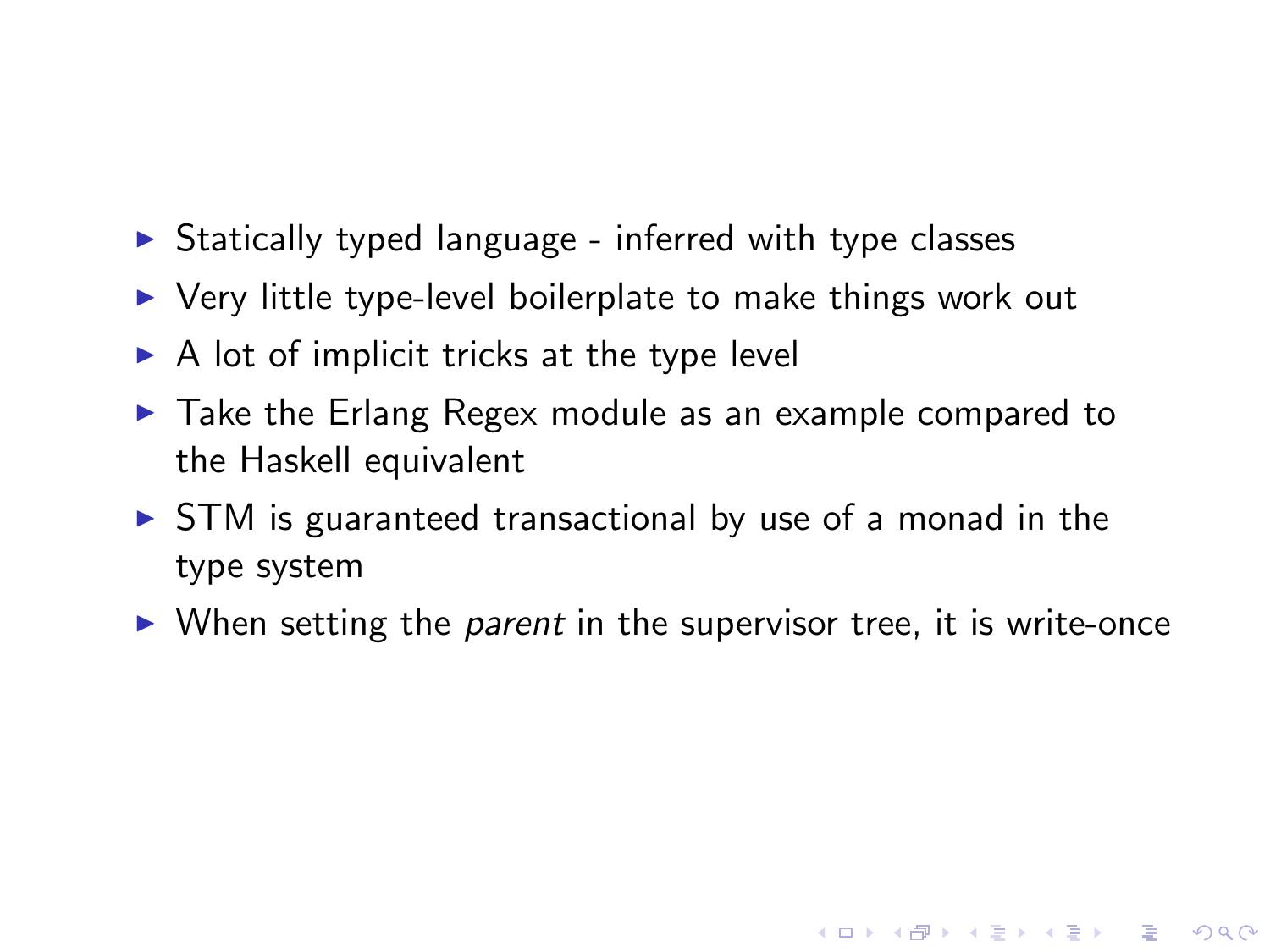```
recv_message(Rate, Message) ->
    MSize = size(Message),
    Decoded = case Message of
        ...;
        <<?PIECE, Index:32/big, Begin:32/big,
                  Data/binary>> ->
           {piece, Index, Begin, Data};
    end,
```
...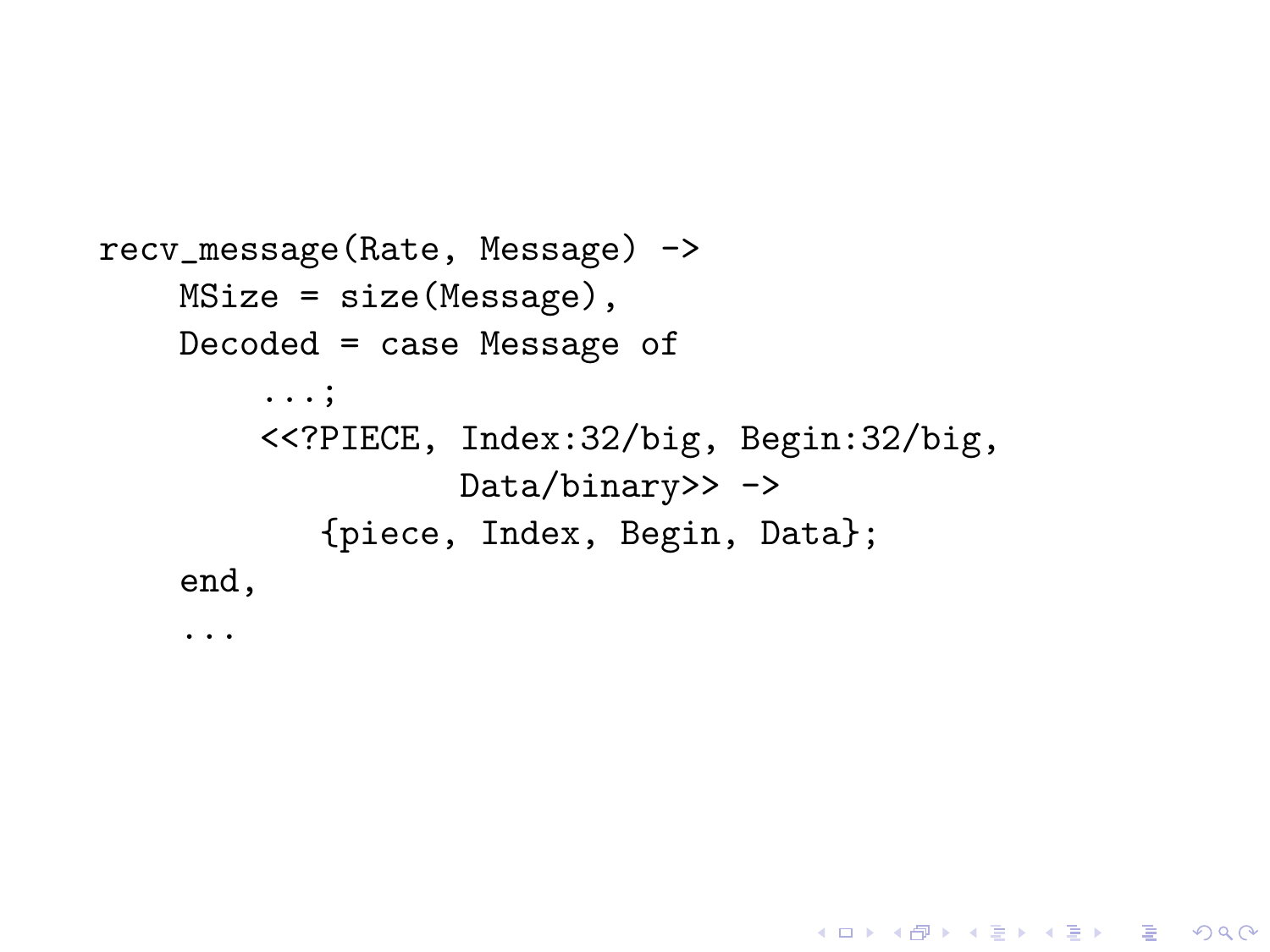```
decodeMsg :: Parser Message
decodeMsg =do m <- getWord8
     case m of
       \ddots7 -> Piece <$> gw32 <*> gw32 <*> getRemaining
  where gw32 = fromIntegral <$> getWord32be
```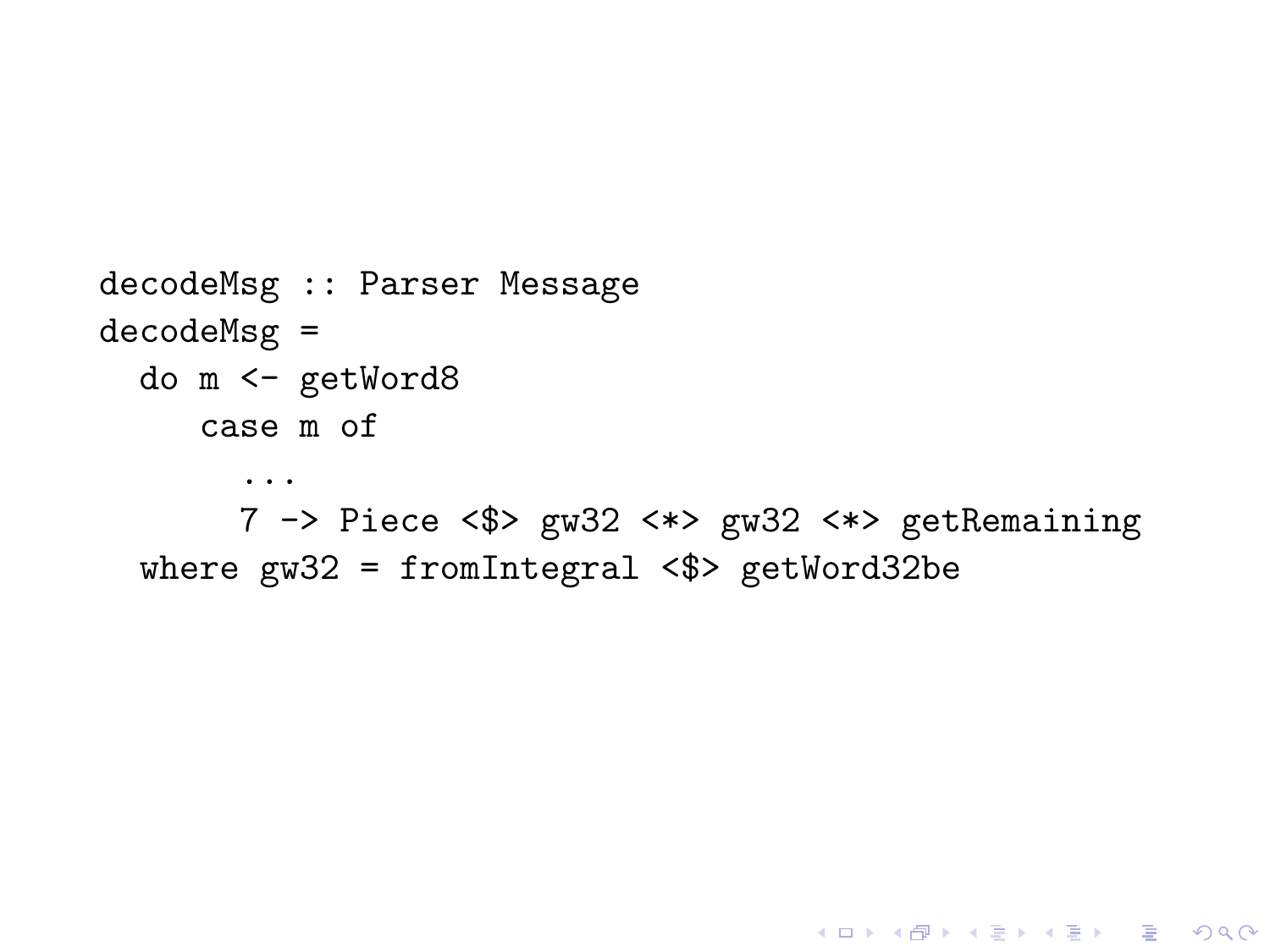- $\blacktriangleright$  Erlang requires special syntax and semantics
- ▶ Haskell can exploit the fact that we have an *applicative functor* - No need for special handling
- $\triangleright$  Type classes lets us express higher-level structure of our program as Functors, Applicatives, Monads, Monoids

**KORK ERKER ADE YOUR** 

- $\triangleright$  Re-use of operators at a higher level
- $\triangleright$  No mention of a binary!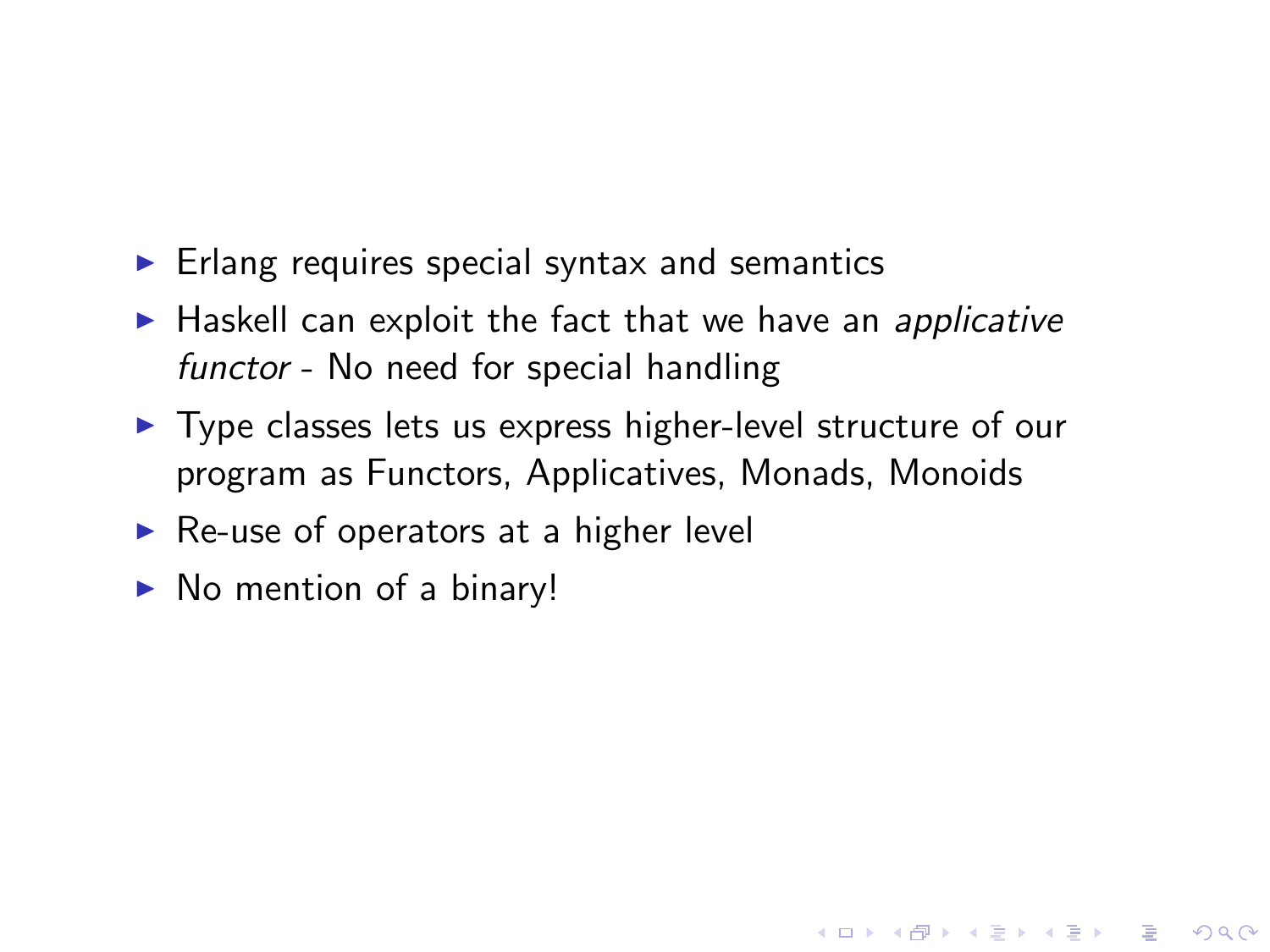A monoid is a set M and an operation  $\oplus$  with properties:

- $\rightarrow \oplus$  is associative:  $x \oplus (y \oplus z) = (x \oplus y) \oplus z$
- $\blacktriangleright$  *M* contains a neutral element  $e \in M$  such that  $e \oplus x = x \oplus e = x$  for all  $x \in M$ .

**KORK ERKER ADE YOUR** 

Examples: Strings and  $++$ , Integers and  $+$ , etc...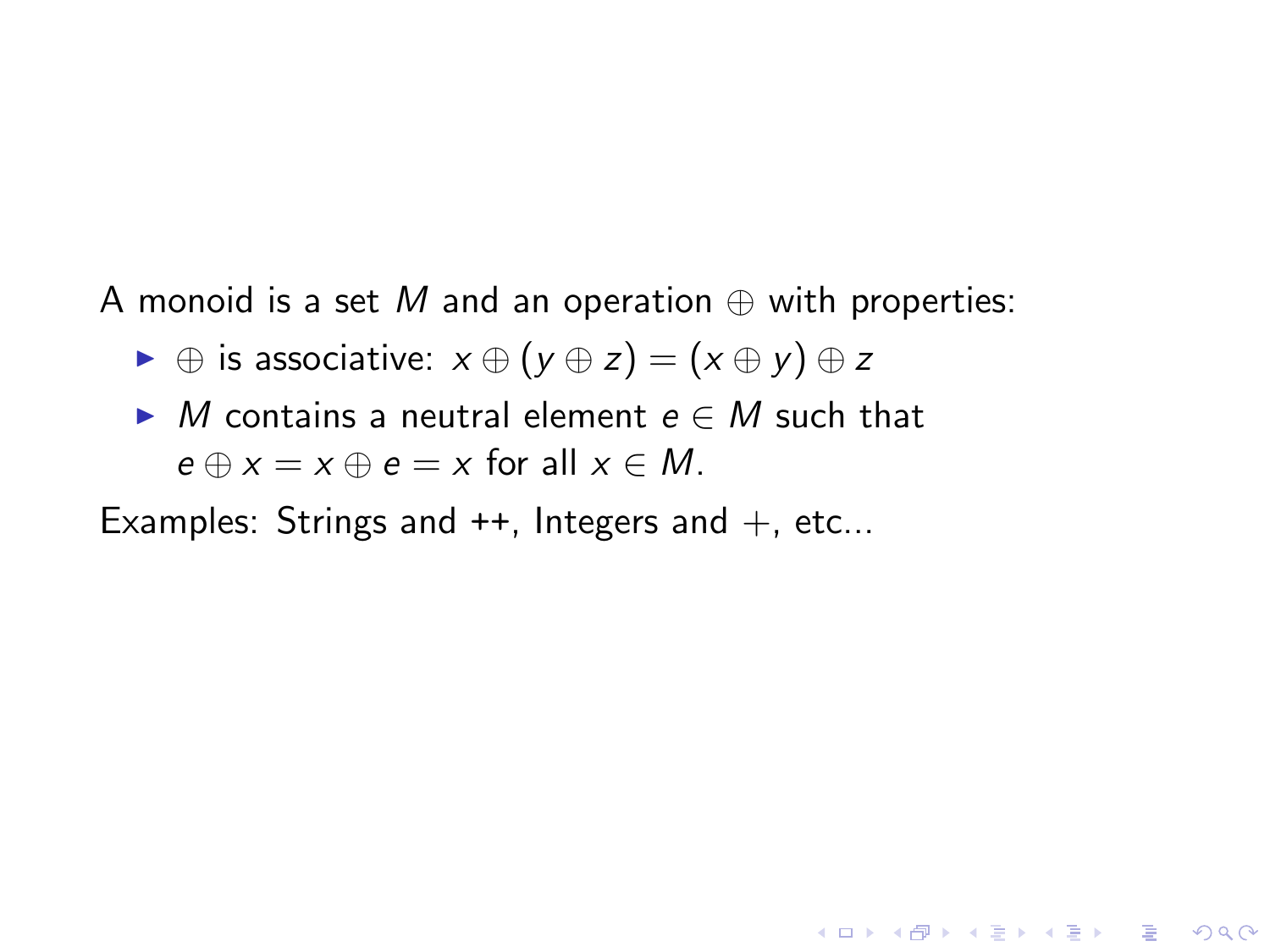### Example: BitTorrent extensions

- ▶ We handshake a list of extension numbers:  $[1, 8, 17, \ldots]$
- $\triangleright$  We would like to install the right extensions
- $\triangleright$  So we map to a list of extension function vectors:  $[F_1, F_8, F_{17}, \ldots]$
- $\blacktriangleright$  The values  $F_x$  is a record of function hooks.
- $\triangleright$  At certain places of the standard flow, we call the appropriate hook function

**KORK ERKER ADE YOUR**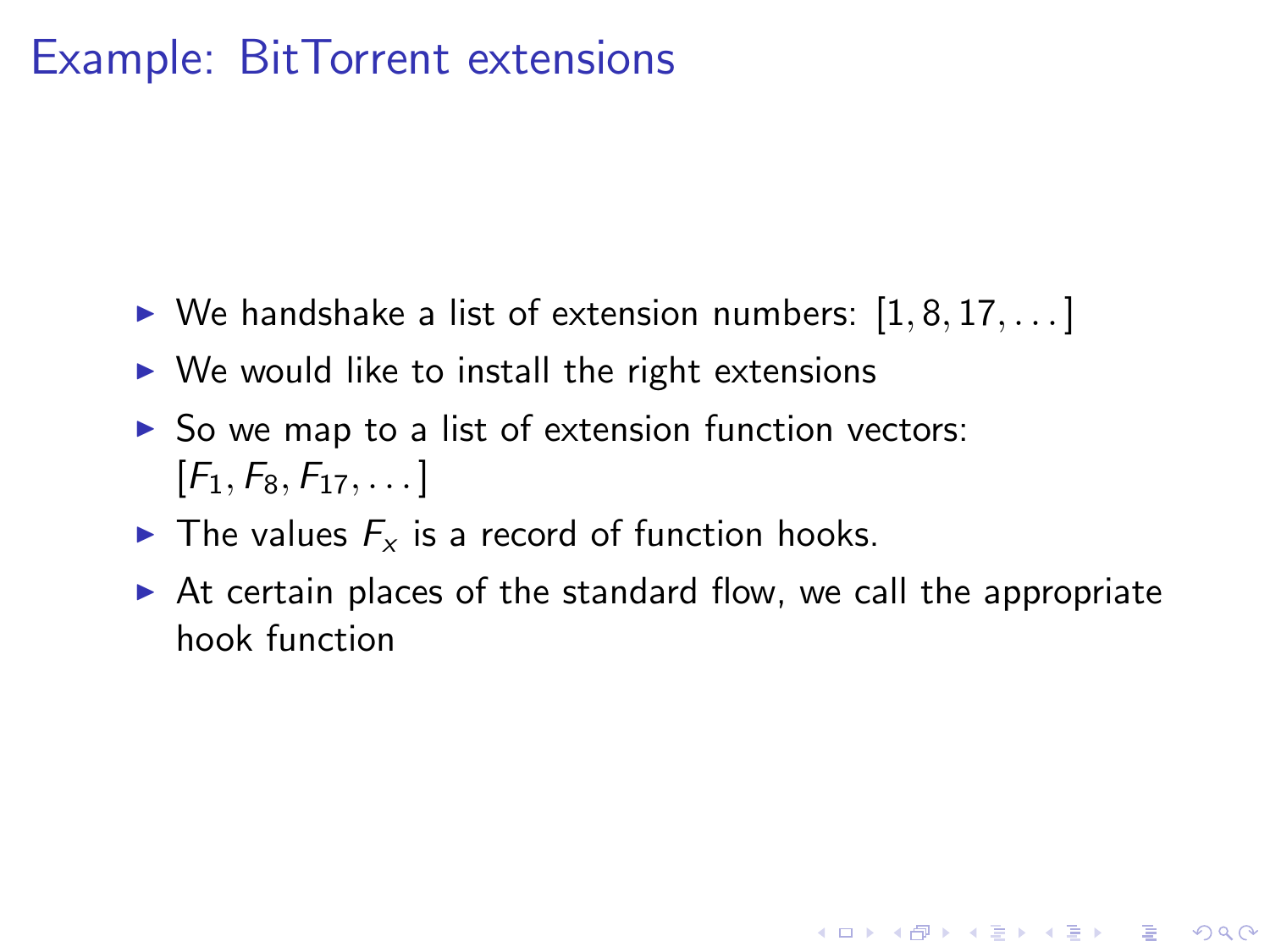- ► Pairwise composition of hook functions:  $F_1 \odot F_8 \odot F_{17} \odot \ldots$
- There is a function vector  $F_{id}$  which is the identity
- $\blacktriangleright$   $(\mathcal{F}, \odot)$  forms a monoid, so:
- $\triangleright$  mconcat (mapExt ExtNums) configures the extensions in Combinatorrent

K ロ ▶ K @ ▶ K 할 ▶ K 할 ▶ | 할 | © 9 Q @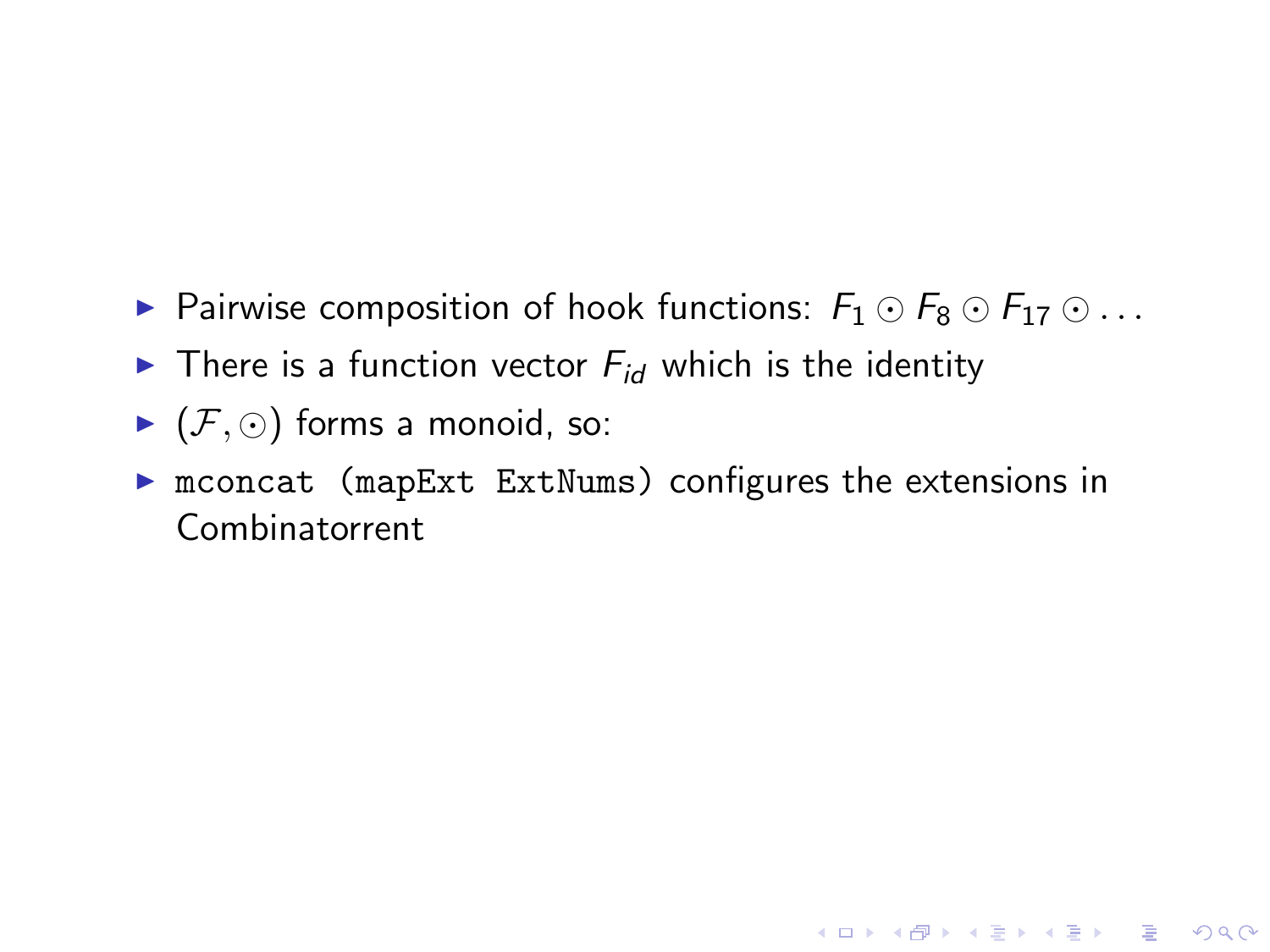Lazy evaluation - space leaks

K ロ ▶ K @ ▶ K 할 ▶ K 할 ▶ | 할 | ⊙Q @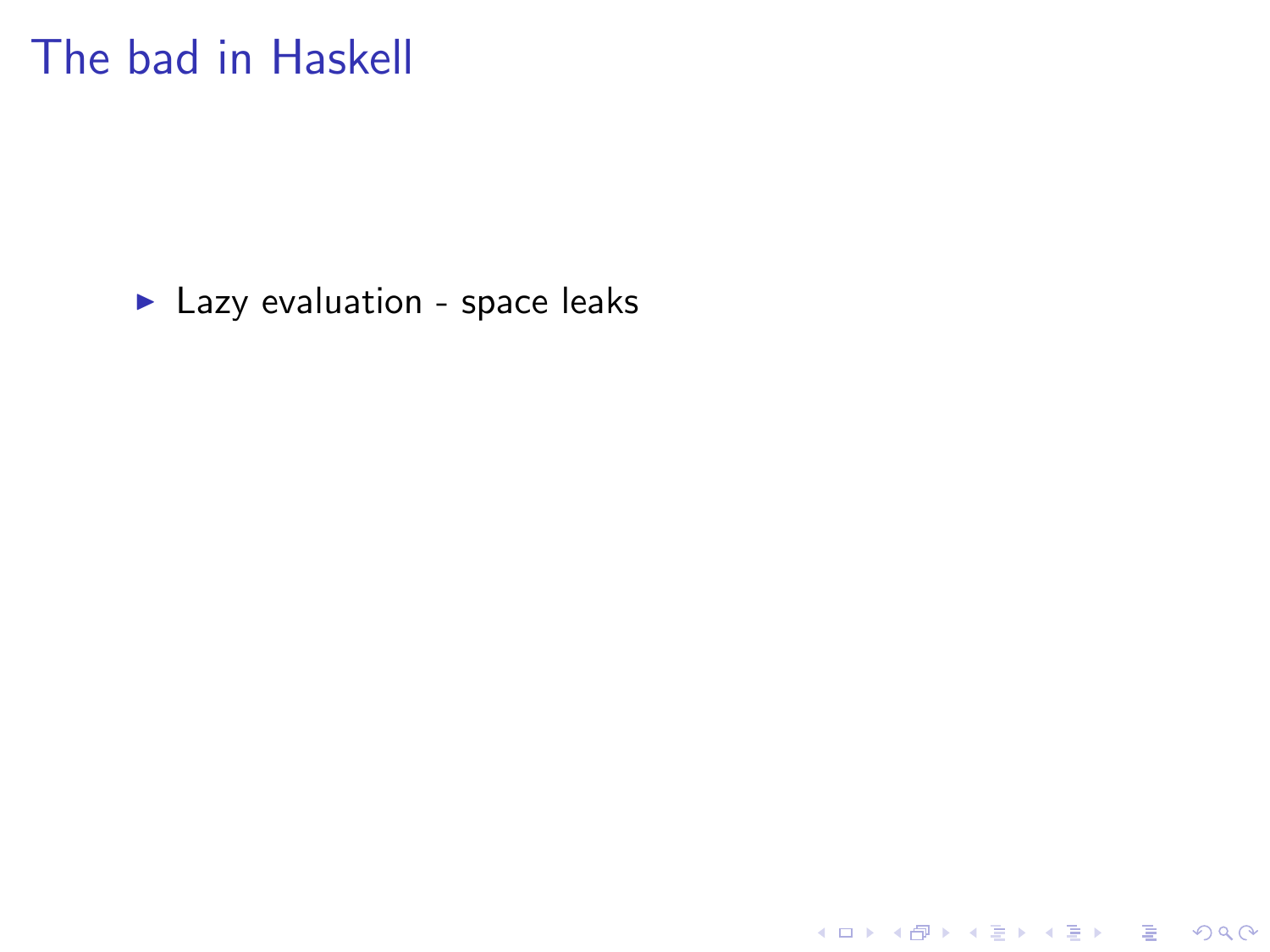#### Lazy evaluation - space leaks

 $\blacktriangleright$  Heap Profile - Use strictness annotations,

イロト イ御 トイミト イミト ニミー りんぴ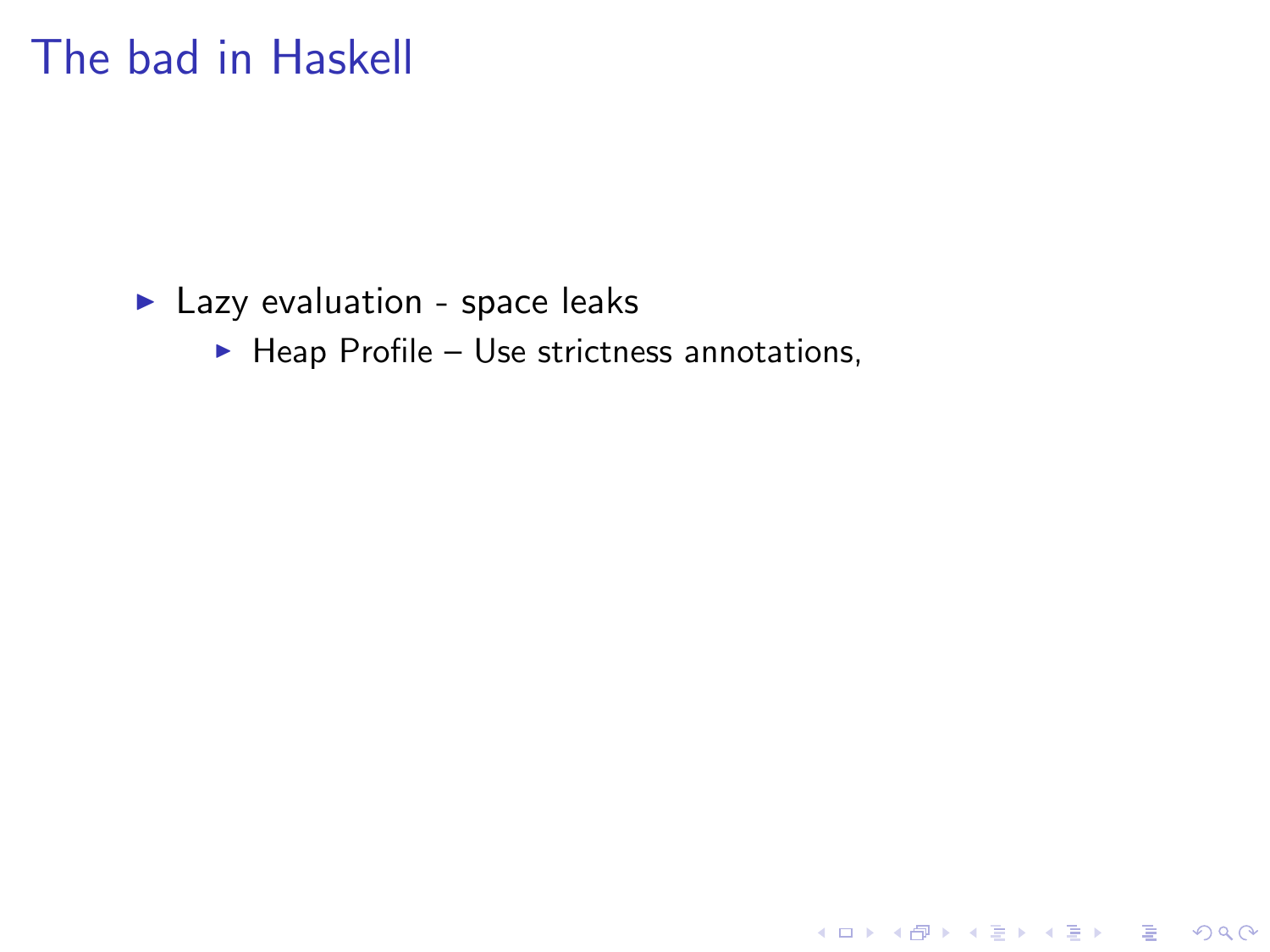#### $\blacktriangleright$  Lazy evaluation - space leaks

 $\blacktriangleright$  Heap Profile - Use strictness annotations,

K ロ ▶ K @ ▶ K 할 ▶ K 할 ▶ 이 할 → 9 Q @

- Peak Mem<sup>. Whymmn</sup>
- Productivity:
-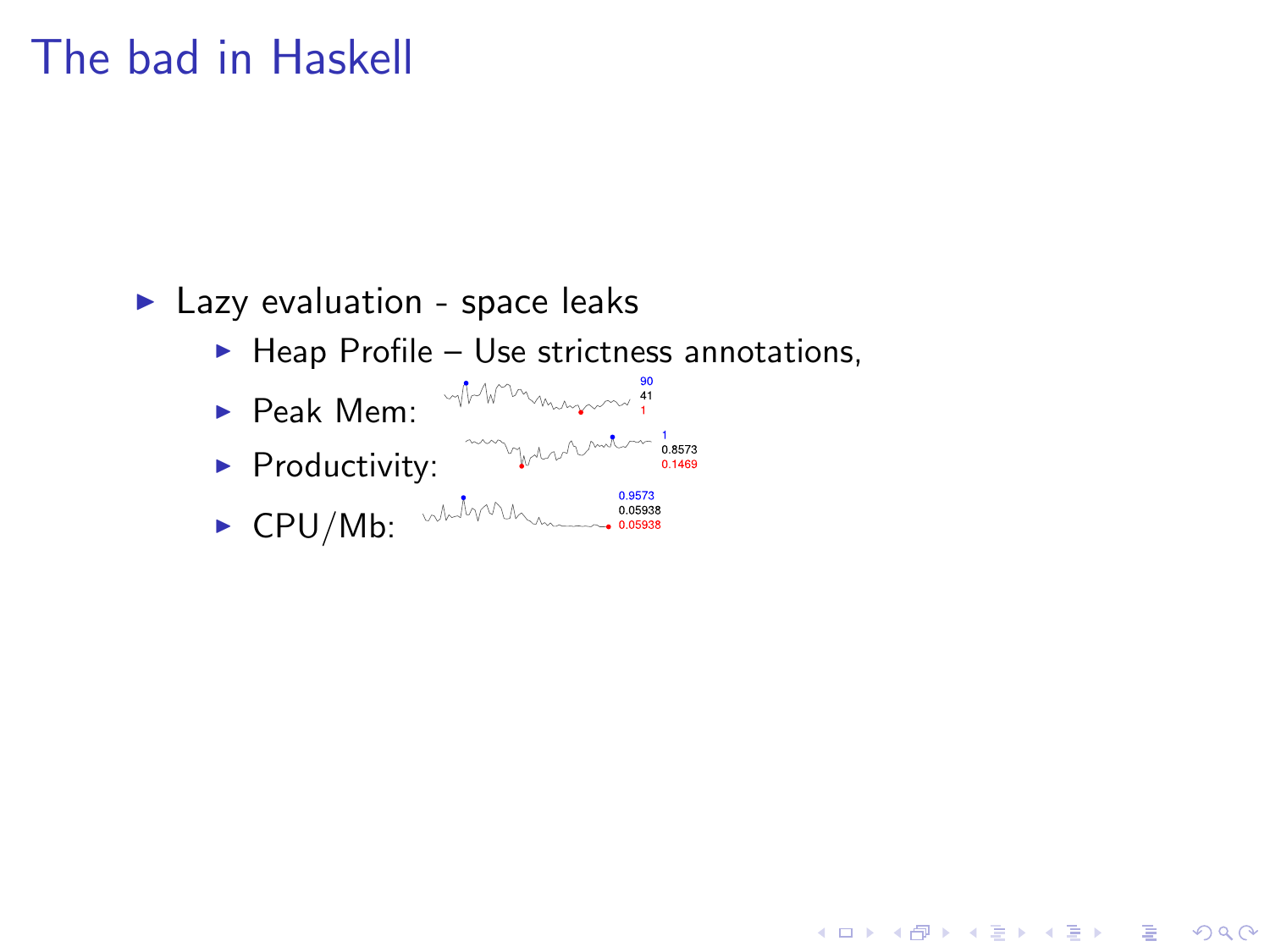$\blacktriangleright$  Lazy evaluation - space leaks

- $\blacktriangleright$  Heap Profile Use strictness annotations,
- Peak Mem<sup>. MM</sup>
- $\blacktriangleright$  Productivity:
- 
- $\triangleright$  Academic compilers, stability suffer
- Some libraries are extremely complex type-wise

**KORK STRAIN A BAR SHOP**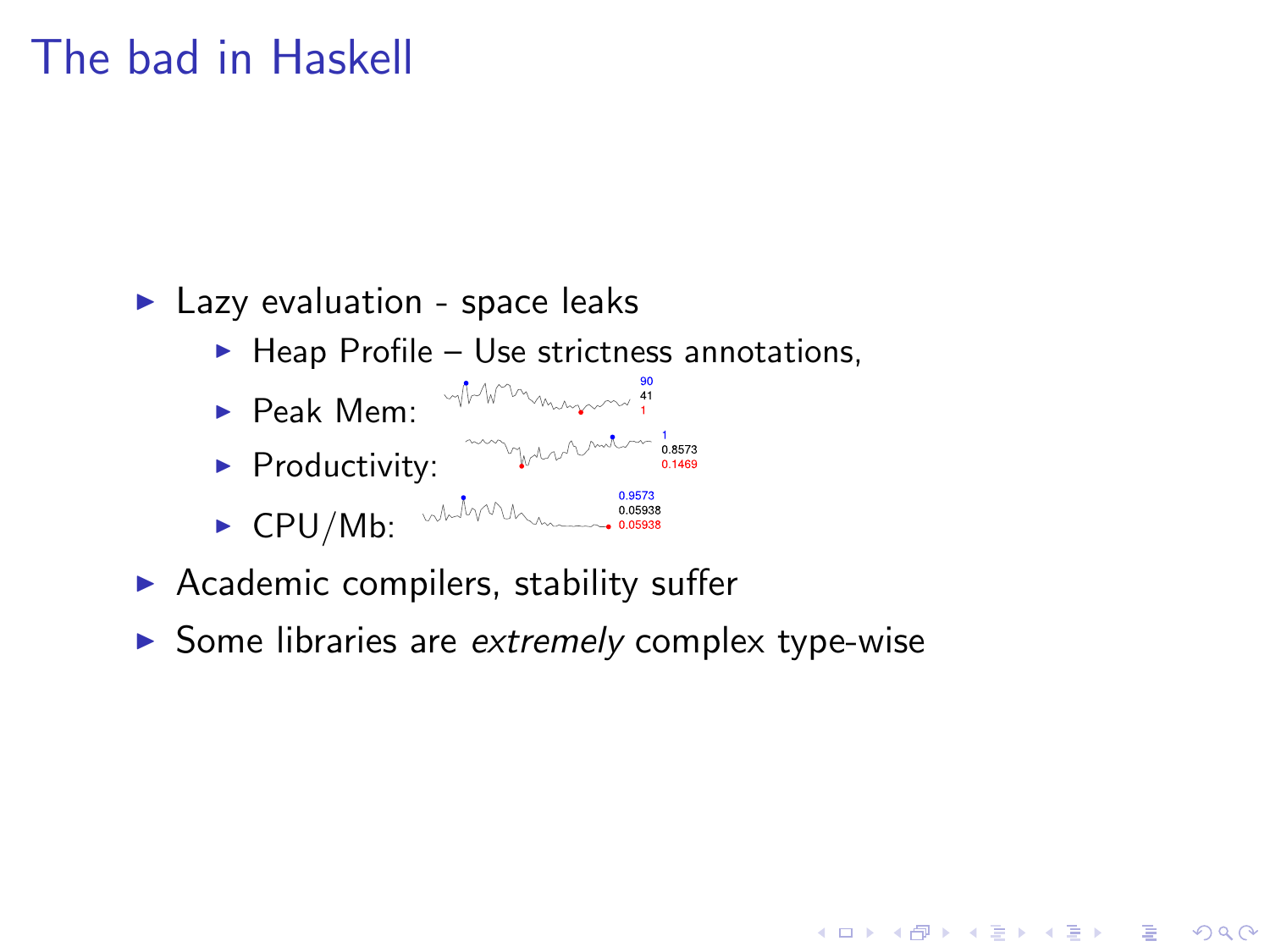#### **Performance**

▶ After 2 months of tuning on and off I went back to Erlang

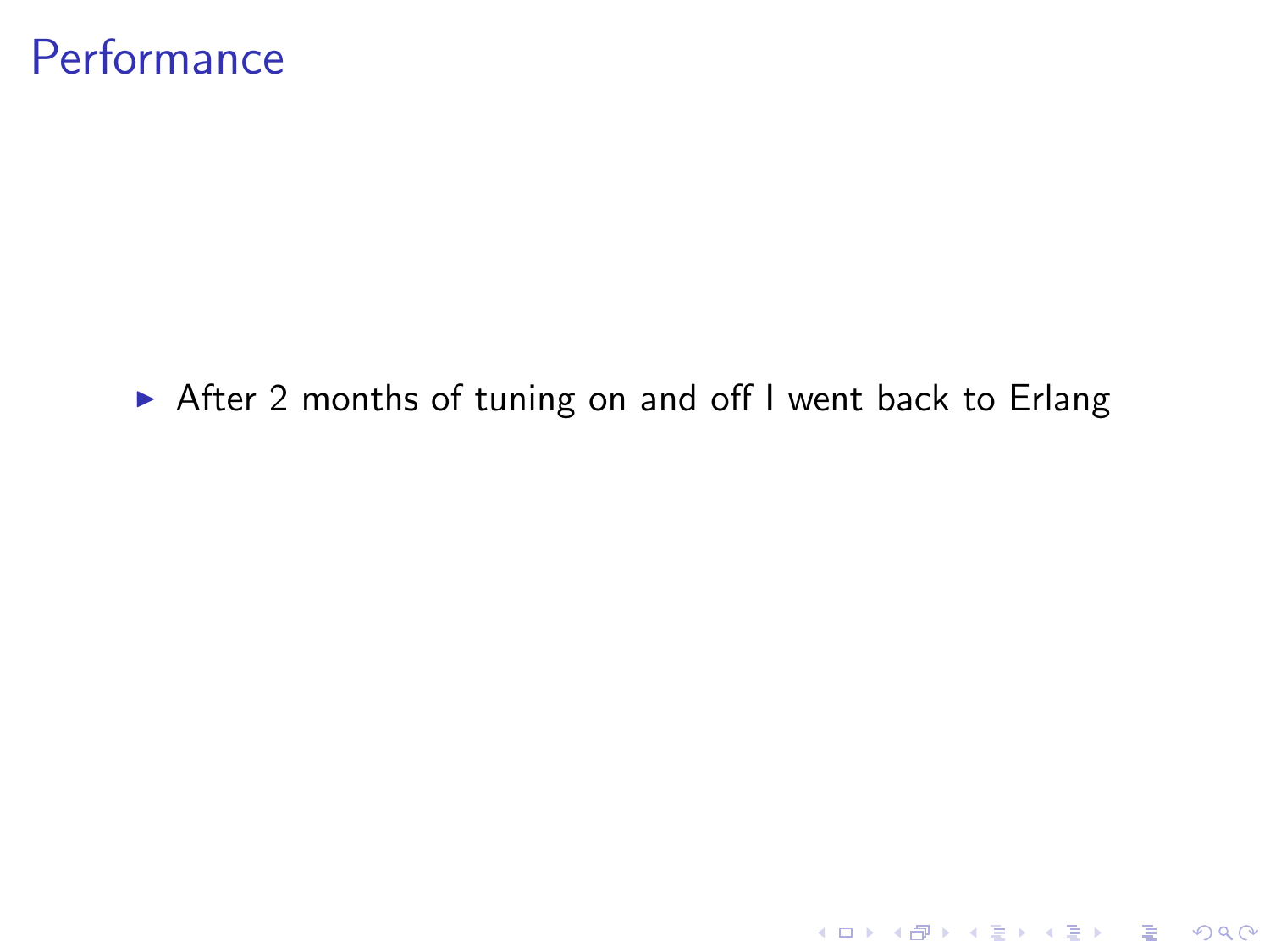### **Performance**

- ▶ After 2 months of tuning on and off I went back to Erlang
- $\triangleright$  Unoptimized Erlang version as fast as Combinatorrent in practice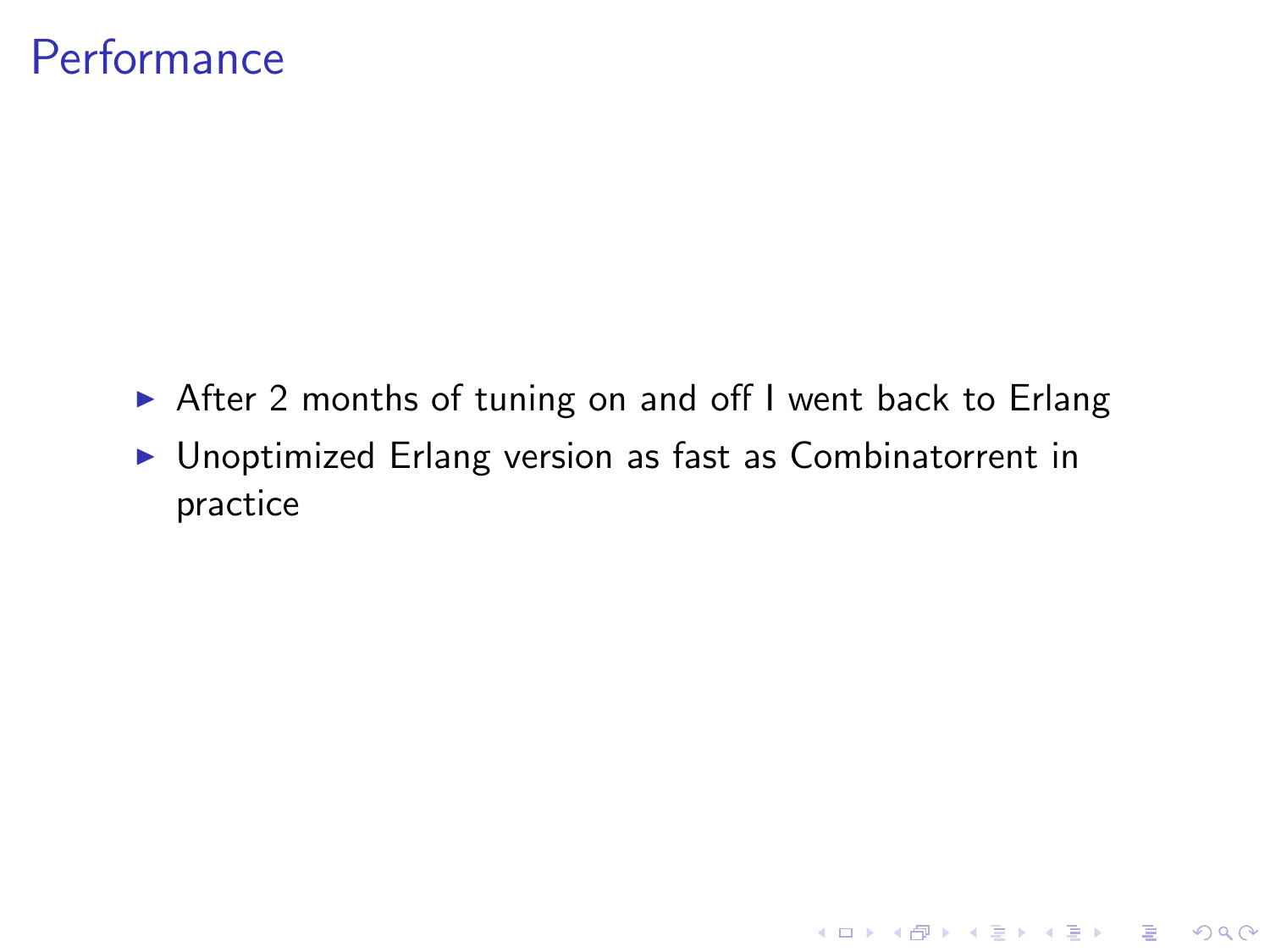#### Lessons learned

 $\blacktriangleright$  Take laziness seriously from the start

K ロ K K (P) K (E) K (E) X (E) X (P) K (P)

 $\triangleright$  Be careful when choosing libraries